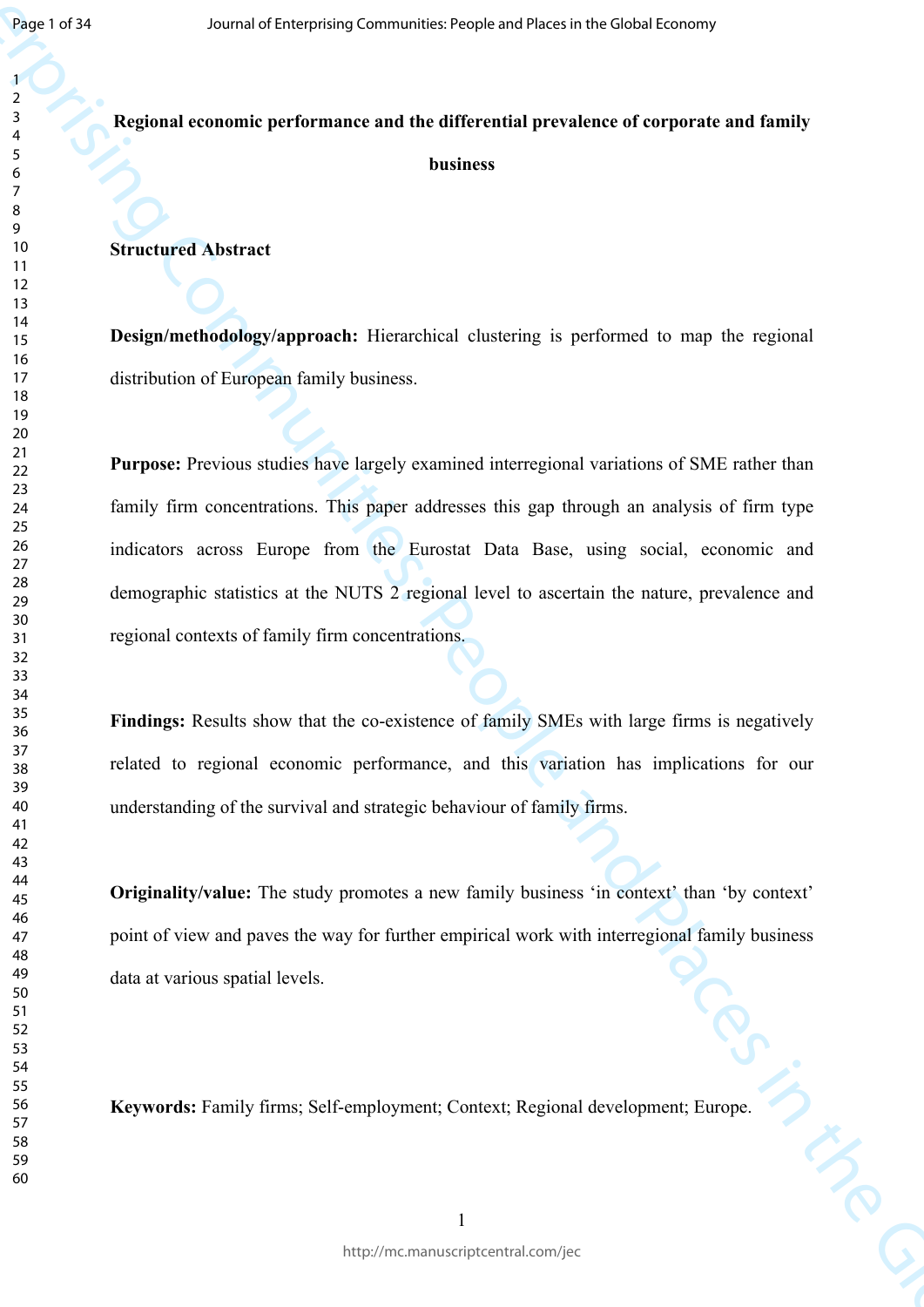Journal of Laterprising Communicative<br>Seconds and these controls and the Global Economic Seconds and Places in<br>the Scheme Figure 2017 Computer of Enterprising Communities in the Communities in the Computer Computer of Com Although the importance of family businesses to national economies has been recognised for some time, their regional distribution is uneven and "little is known about where family firms tend to appear" (Chang, Chrisman, Chua and Kellermanns, 2008: 559). Using US state-level data, they illustrated how in less prosperous regions, family firms may play a "role of disproportionate importance in economic development" (ibid. p. 569). How external environmental conditions affect the regional distribution of family firms, these authors argue, is thus an important, but overlooked field of study amongst family business researchers. They suggested further research in other regional study contexts, not only different countries, but also differences between less aggregated regions. They also highlighted an important problem of causality, whether economic development caused by external factors in less developed regions allows more family firms to develop (because large non-family firms do not tend to locate in poor economic environments) or whether family firms by their presence and interactions cause a negative effect on economic development outcomes (Morck and Yeung, 2004). This asks the question whether family firms respond differently by regional context or whether their regional distribution is part of the regional context in the first place (Bika and Frazer, 2020). The need for more research on family business regional trends for policy formulation is further emphasised in a report to the EU Enterprise and Industry Directorate General, which highlights the need to "mainstream family-business-relevant issues", particularly "the role family businesses play "in the stability and long-term growth of regions" (European Commission, 2009: 23).

The importance of considering national and regional contexts in family business research is pointed out by Colli, Perez and Rose (2003) who found significant differences as well as similarities in the capabilities and characteristics of family firms in three different countries. Regional context is also demonstrated as important for family business start-ups in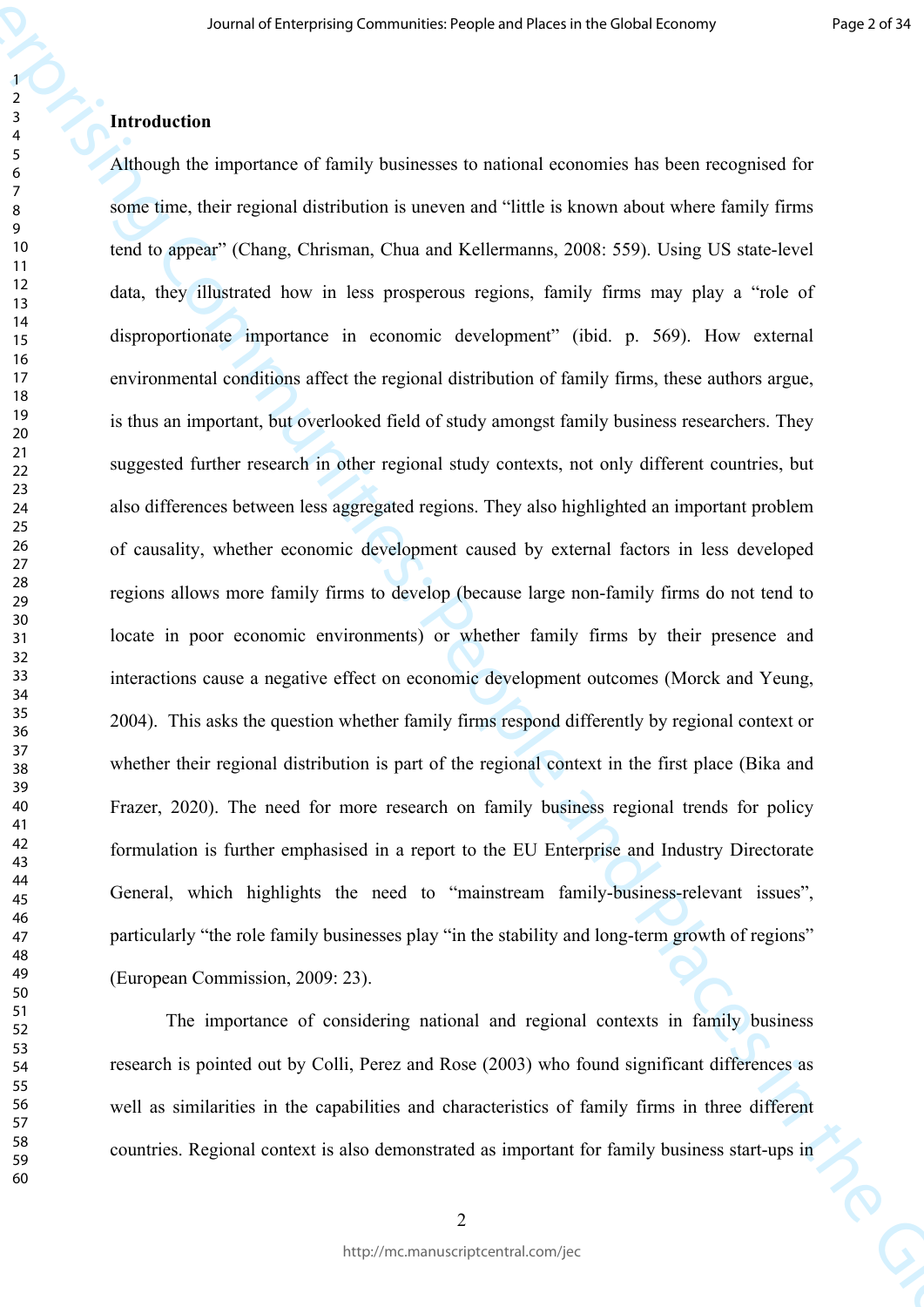Sweden (Bird and Wennberg, 2014), not only in terms of population size and economic development, but also regarding "embeddedness", with new family firms tending to emerge from the stock of pre-existing small family firms, and from where more favourable community attitudes exist towards small firms. The density of family firms in Germany has also been linked to higher levels of innovation output, as measured by the number of successful patent applications (Block and Spiegel, 2013). More recently, Baù et al. (2019: 361) concluded, using once again the Swedish context: "family firms benefit from local embeddedness more than non-family firms [in terms of business growth] and that this effect is more pronounced in rural areas". These authors stress the importance of regional ecology for family firm presence, which is still poorly understood and "under-theorised" (Bird and Wennberg, 2014: 421). It is thus desirable to extend studies into other regional contexts and adopt an interregional lens.

Jose 1 of 14<br>
Journal of Landy Communities: Proposition of Particles in the Global Control of The School (First and The Global Theoretic School of The Global Economic School of The School of The School of The School of Th This paper contributes to our understanding on how regional socio-economic context relates to family business prevalence by examining regional variation of family firms in the European community. Family firms form the majority of firms in Europe (IFERA, 2003), and a sizeable proportion (some 40%) of medium and large sized firms are family owned (La Porta, Lopez de Selanes and Shleifer, 1999). However, there is little empirical research on interregional distributions and concentrations of family firms in Europe as a whole, and the impact of family business growth asymmetries on this variation. This reflects that research has so far tended to concentrate on SME concentrations rather than family business ones. Even when the focus has moved to regional rates of continuing entrepreneurial activity (Ross, Adams and Crossan, 2015), the unit of analysis has remained the SME rather than the family business. This paper thus seeks to revisit the relationship between the presence of family firms with their unique organizational structures (e.g. longevity, family employment and succession) and the socio-economic characteristics/performance of European regions.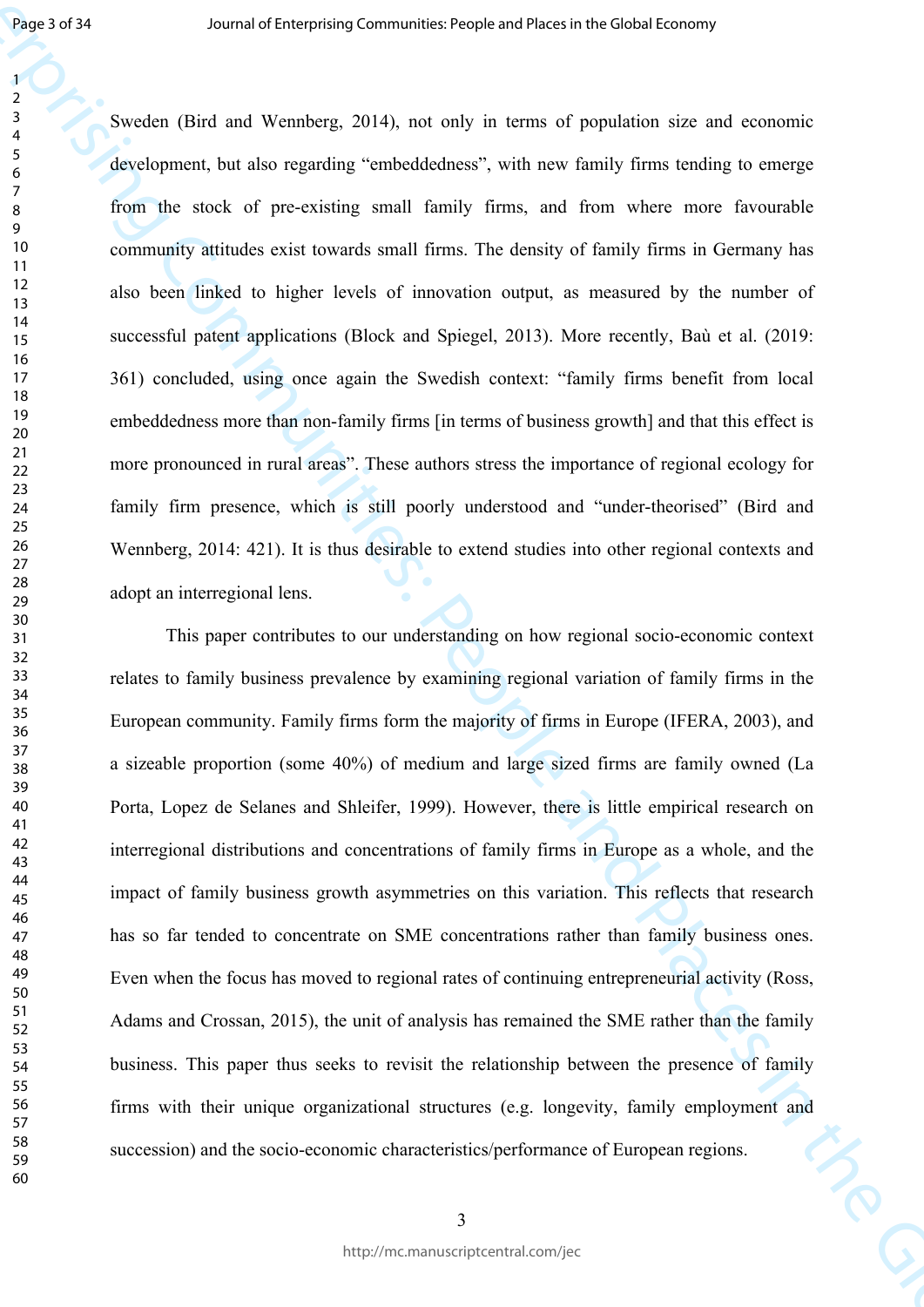The rest of this article is structured as follows. The next section reviews family firm concentrations in European regions and advances a conceptual framework for their investigation. The research methods deployed in the collection and analysis of the secondary data are then presented, followed by our findings on our hierarchical cluster analysis of family firm concentrations in the EU-27. Finally, we offer conclusions and policy implications on the impact of firm type prevalence on regional economic performance.

# **2. A conceptual framework for investigating family firm concentrations and regional development**

### **2.1. Family Firm Concentrations in European Regions**

*Burmal of Laterprising Communes* theoretical desires in Bricalistics in the View of the Construction of Equal Communities: The Theoretical Economy of the Construction of Equal Communities: The Theoretical Economy of the Regional performance has been a central preoccupation of European Union policy, with substantial subsidies allocated to the development of poorer peripheral regions since the 1960s. In the 1970s and 1980s, much of the subsidy support was allocated to attracting inward investment of larger corporate firms, but this policy was modified following the industrial restructuring of the 1980s when many large corporate firms failed or reduced the scale of their operations. Many such firms proved adept at relocating from one region to another to take advantage of subsidies, but also prone to leaving the region once subsidies run out. This has resulted in considerable socio-economic problems in regions in which they had been important sources of employment. Thus, the policy of attracting inward investment that dominated the 1970s and 1980s has been replaced by a much greater emphasis on indigenous firm support, particularly growth orientated SMEs. In recent years there has been a further shift in thinking from regarding regional economies as less "a collection of individual firms each with its own set of capabilities and behaviours" and more as "enabling environments that provide benefits to regional firms as a consequence of the shared social and institutional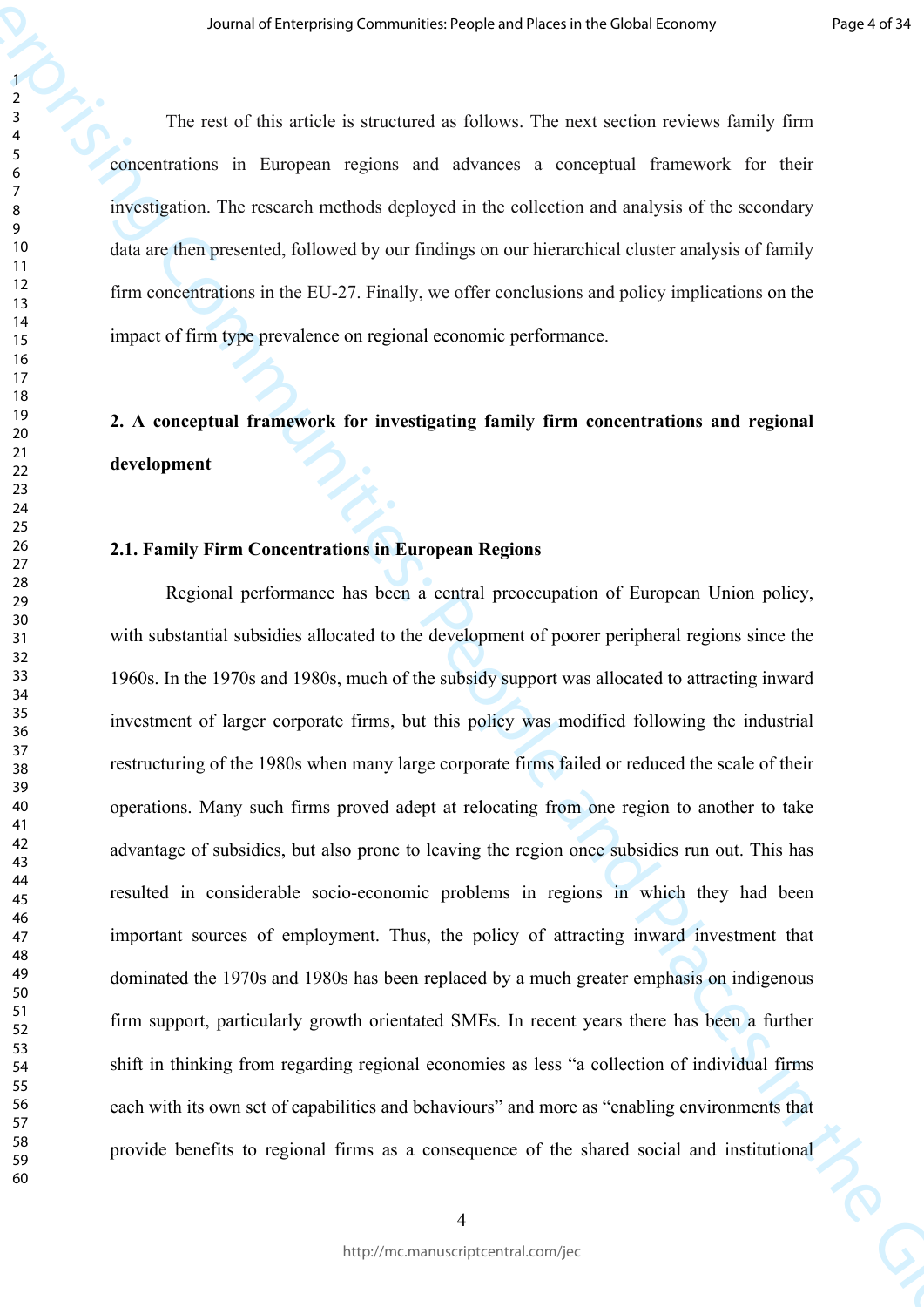assets" (Birch, MacKinnon and Cumbers, 2010: 37). In this sense local business families with long standing roots in the region, and well developed local social and business networks, can be viewed as an important component of the ecosystem (Bird and Wennberg, 2014; Colli, 2013).

Jose of H<br>Singer of Global Moleclinnon and Curreleve, 2010: 17) in this same local both singered with<br>respect the polynomy of Curreleve, 2010: 17) in this same local both both<br>sing anothing model in the respective and wit There is little empirical treatment of the relationship between firms' characteristics and the evolution of business clusters. Models of spatial agglomeration often assume a substantial homogeneity of participating firms (Cainelli, Iacobucci and Morganti, 2006: 508) and an unfaltering community (Johannisson and Lindholm Dahlstrand, 2009; Karlsen, 2011). As Cumbers, Mackinnon and Chapman's British study of SMEs in the Aberdeen oil complex of the North Eastern Scotland (2003: 1690) reminds us "spatial proximity is not necessarily translated into effective collaboration and learning between firms". To this extent, the emphasis on regional assets and competencies as an engine of competitiveness has omitted to explore regional drawbacks such as the increased competition associated with firm collocation (Sorenson and Audia, 2000) and more specifically, the co-existence and interactions of family firms (predominantly SMEs) and large inward investing corporate firms. Such co-existence may also represent a significant growth barrier to the economy if the latter are transient and have supplier networks with firms located at a distance from the region.

This study map will rectify this omission, whilst at the same time follow Cook et al.'s (2007) logic of reporting on the problems or centrifugal forces of agglomeration (not only the centripetal ones that firm interaction produces) and become part of recent studies questioning the "ideal model" of cluster organization (Bell et al., 2009). Unequal power relations between firms and heterogeneous firm-specific capabilities have so far been examined at the regional level in relation to innovation (Sternberg and Arndt, 2001; Cumbers et al., 2003; Camisón and Villar-López, 2012), governance (Bell et al., 2009), or business groups (Cainelli et al., 2006;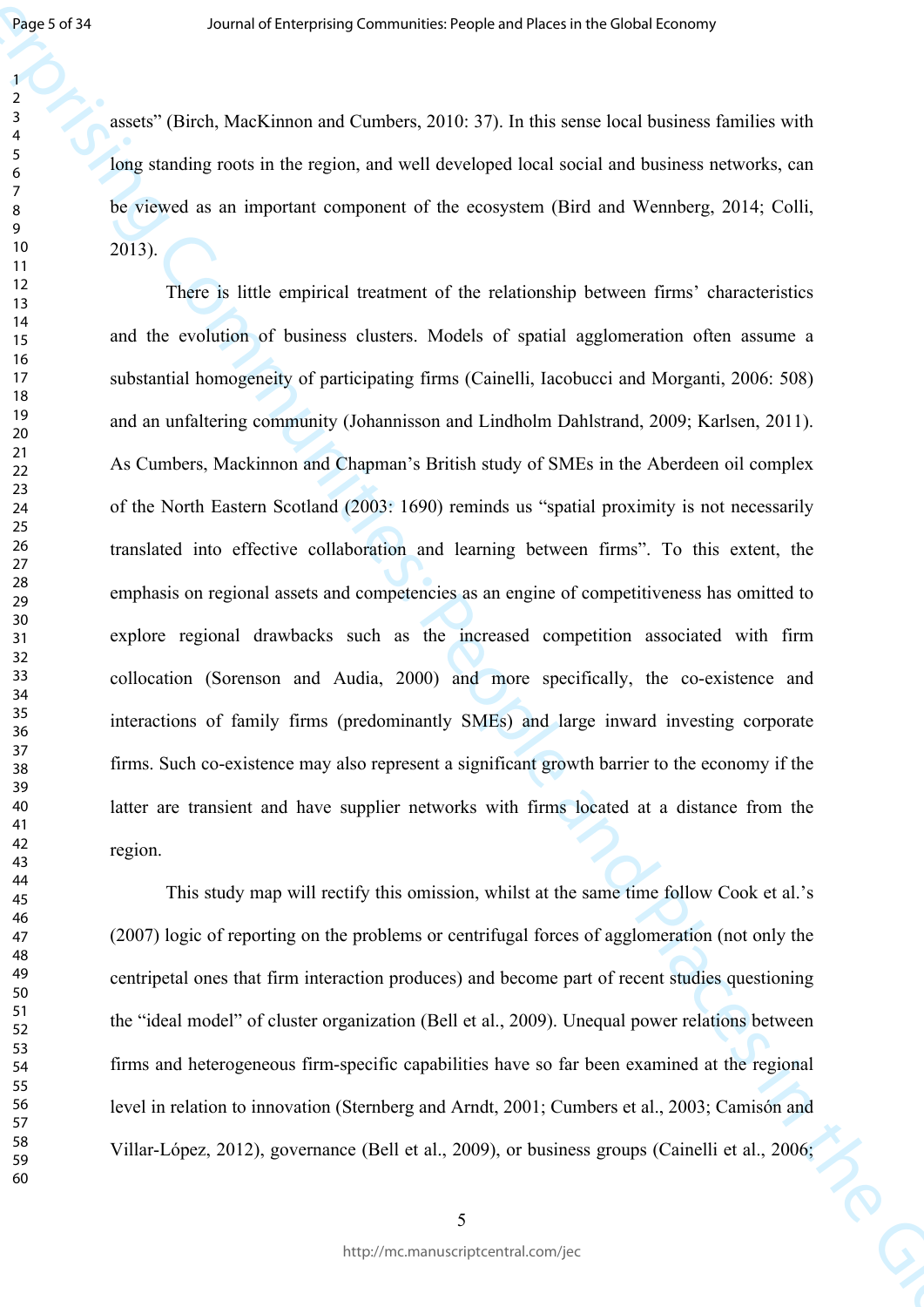*Frame of Laterprising Communities: People and Haster of British Loopey Properties:*<br>
Journal of Consistent of First Communities: Properties in the Global Economy of the explered system of the enterprising Communities in Brioschi, Brioschi and Cainelli, 2002). Our study's theoretical rationale embraces a focus on the regional population of firms (innovation systems) rather than the collectiveness and unquestioned societal embeddedness of regional business (industrial district) (Johannisson and Lindholm Dahlstrand, 2009). We argue that this literature, however valid, largely fails to profess anything in relation to the impact of non-family corporate and family businesses prevalence on regional economic performance. Only two recent exceptions have examined how family firms (as opposed to non-family ones) have comparative employment growth advantages in Swedish regions with relatively low population density (Karlsson, 2018) or how German regions with higher family firm density have higher levels of innovation output (Block and Spiegel, 2013). This paper adopts a bottom-up view of regional economic performance where the interaction of elements and relationships is seen as producing systemic effects infused in *competitive asymmetry* (Camisón and Villar-López, 2012), such as flows of resources, downsizing, or even policy uptake (Romanelli and Khessina, 2005; Kalantaridis and Bika, 2006; 2011; Lounsbury, 2007; Bika, 2007; Greenwood et al., 2010). We suggest that such asymmetry might be responsible for creating family business heterogeneity at the regional level.

#### **2.2. A family firm-region conceptual framework**

We put together a conceptual framework in order to reach "a better understanding of the family firm-region link" … and how the heterogeneity of firms affects regional outcomes" (Stough et al., 2015: 209). Drawing on Stough et al.'s suggestions (2015) for future research questions and a promising research agenda, we ask: How does firm type prevalence affect regional economic development outcomes? This endorses a view that tries to explain the emergence and development of a region's corporate and family business growth practices over time. More specifically, Block and Spiegel (2013) have investigated in Germany the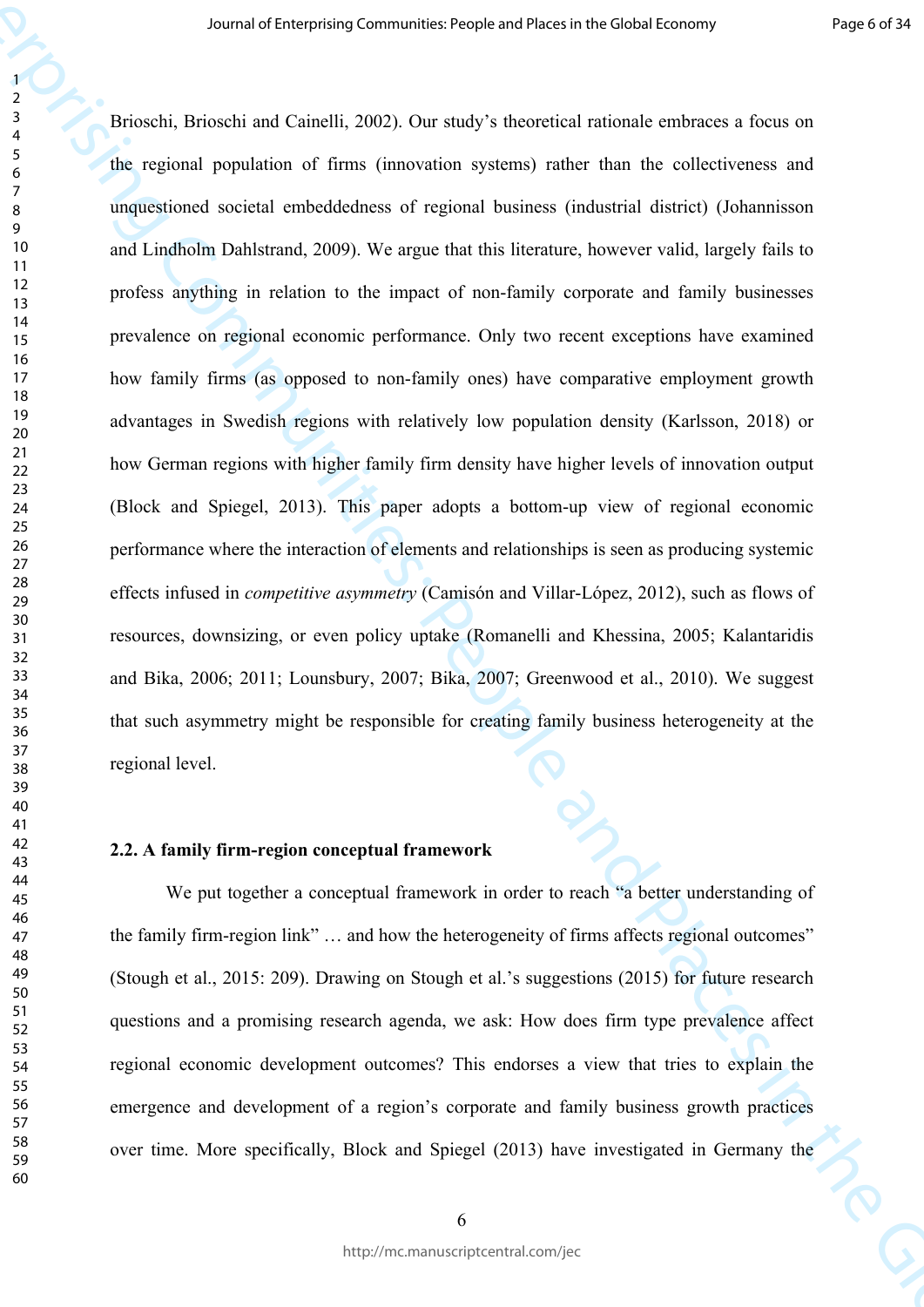positive effect of regional family firm density (number of family firms divided by the number of total firms) on regional innovation output (measured by the number of successful patent applications). Karlsson (2018) found that "the employment growth of family firms and nonfamily firms converges over firm size" and only micro- and small sized firms exhibit different regional employment growth rates of family firms and non-family firms in Sweden. Karlsson (2018) found that family firms are heterogeneous and range in size in the Swedish context, but also the influence of their differences diminishes with size. In other words, one can safely deduct that firm size trumps family firm influence and "larger firms are homogenous across ownership categories" (Karlsson, 2018: 304).

**Experimental of the main of the Communities: People and Places in People's low-<br>
Journal of Enterprising Communities: People's Communities: People's and Places in the Global Economy<br>
Journal of Economy computed and Place** Taking into account this literature, the conceptual framework employed by this research to study European regional development sees the impact of microeconomic elements of business growth asymmetries as being composed of three key dimensions: family workers, self-employed and firm size (persons employed per local business unit) or class (more than 20 persons employed per local business unit). In this fashion, we move beyond the small but important family business 'by context' literature (Carney and Gedajlovic, 2002; 2003; Sasaki et al., 2019; 2020) that largely aims to understand how the context of family firms (from the spatial and institutional to the social) is a key influence on enterprise activity. Instead we look at family businesses 'in context' as a phenomenon that is historically specific and "bounded in space and time" (Jackson et al., 2019: 34) where the family SME concentrations 'constitute' rather than (with the former 'by context' conceptualisation) 'respond to' the regional context (Bika et al., 2019; Bika and Frazer, 2020). In our conceptual framework, the regional context itself not only matters, but also stands in the middle of our conceptual framework (Figure 1), is multi-dimensional and underpins our investigation on the effects of the different and fluctuating configurations of family and non-family businesses and their employment growth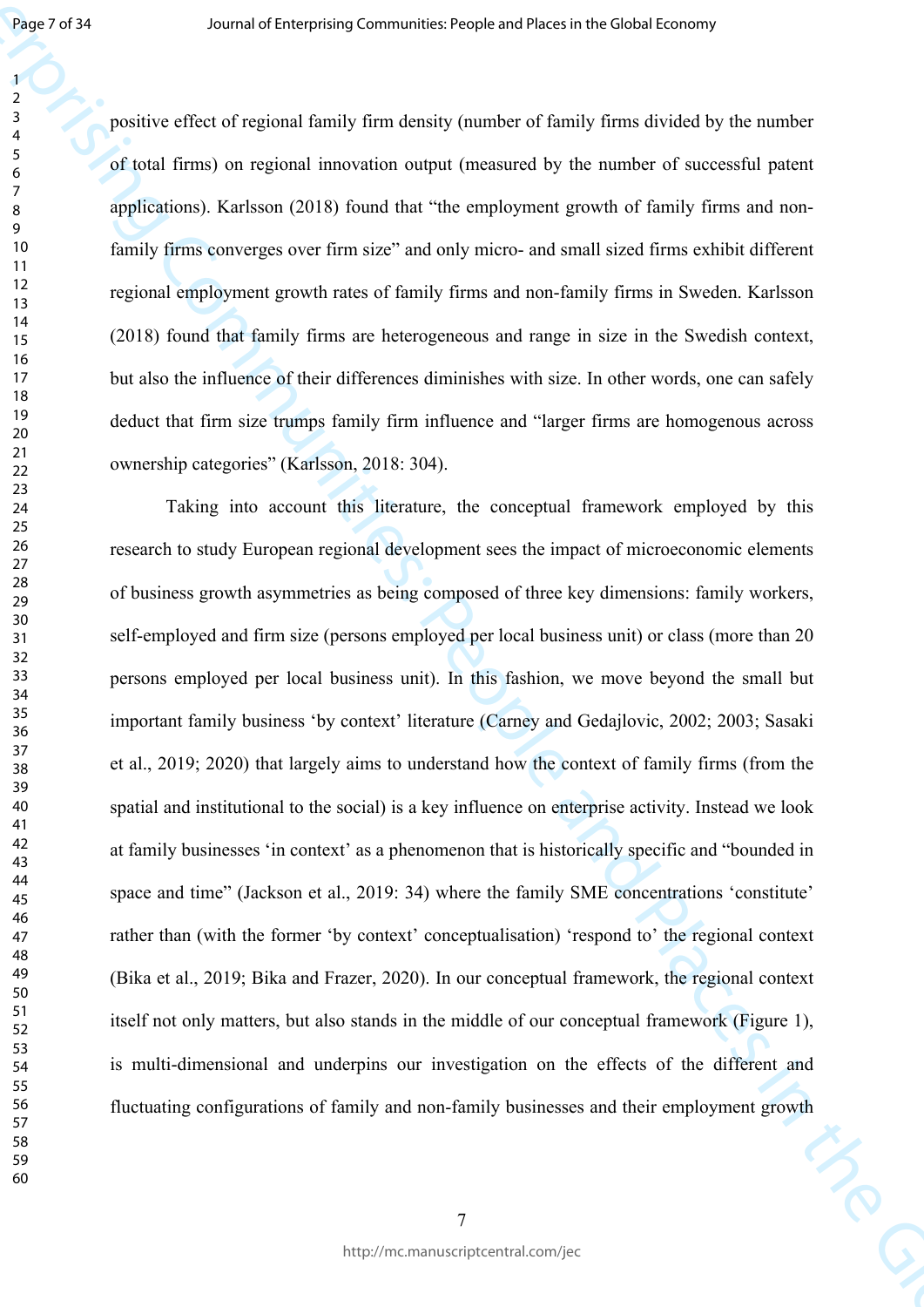asymmetries. The three dimensions of our family firm-region conceptual framework are operationalized in workable variables as will be described in section 3 below.

# **Insert Figure 1**

# **3. Research approach and methods**

**\_\_\_\_\_\_\_\_\_\_\_\_\_\_\_\_\_\_\_\_\_\_\_\_\_\_\_\_\_\_\_\_\_\_\_\_\_\_\_\_\_\_\_**

 $\mathcal{L}$ 

#### *Overview*

Journal of Laterprising Communicative<br>
Journal of Enterprising Communication of each fundation of Enterprising consequent functions<br>  $\frac{1}{2}$ <br>
The communities in the Modelle confinition and Places in the Global Economy o Reflecting our conceptual framework, our study compares regional levels of family business concentration with regional performance measures. Data from the Eurostat Database of regional indicators were used to carry out statistical comparisons. Eurostat is the main statistical office of the European Union, which collects quality data on a large range of business, economic and demographic indicators for comparing countries and regions within the Europe Union, to inform policy decisions. Although overall the Eurostat-Regio Database is rich, it is not comprehensive with many potentially interesting indicators of economic performance missing for many regions, particularly for less macro regions. Hence, the study had to be limited to measures that were mostly complete across all the regions of interest. There are no direct data to measure the concentration or characteristics of family firms in the regions, but variables exist to enable us only to construct proxy measures of family business concentration. Finally, because there are so many regions to consider even at the medium range of resolution adopted (NUTS 2 see below), a mechanism had to be found to aggregate them in a meaningful way. This was achieved through a hierarchical cluster analysis that produced eight groups with different characteristics of family business and industry concentration.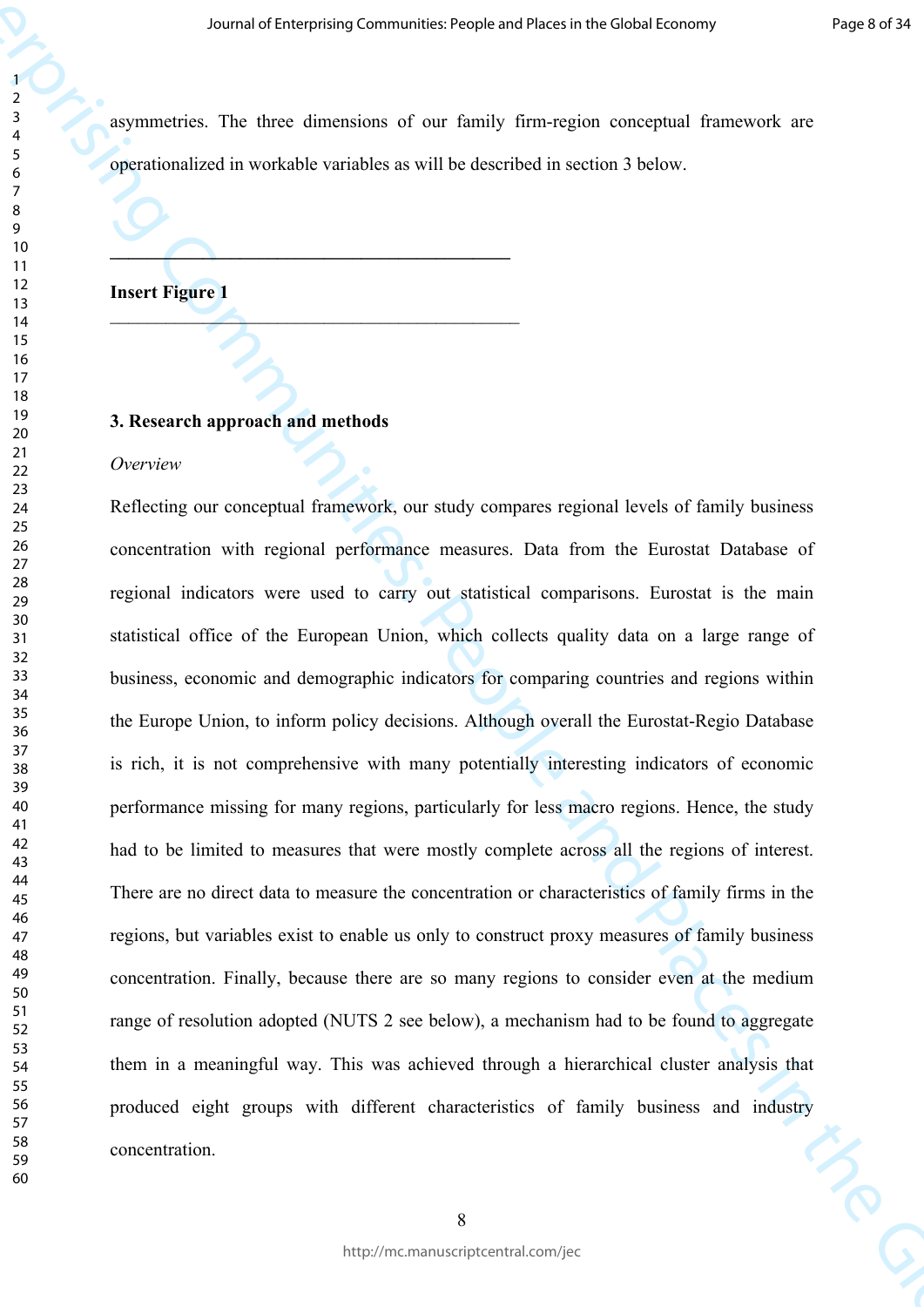# *Details*

The Eurostat-Regio database contains quantitative information at a number of different levels of European geographic aggregation and thus presented a valuable source for compiling the study's dataset as it benefits from its extensive potential for comparative analysis, regular data collection and its harmonized statistics. The European Union divides regions for policy purposes into hierarchical territorial units. The NUTS classification (Nomenclature of Territorial Units for Statistics) is a hierarchical system that enables (a) the collection, development and harmonisation of EU regional statistics and (b) the socio-economic analyses of the regions. Three levels of regional resolution are identified (NUTS 1, 2 and 3):

- NUTS 1: major socio-economic regions
- NUTS 2: basic regions for the application of regional policies
- NUTS 3: small regions for specific diagnoses

Experiment of the Enterprising Communitie[s:](http://ec.europa.eu/eurostat/ramon/nomenclatures/index.cfm?TargetUrl=LST_CLS_DLD&StrNom=NUTS_33&StrLanguageCode=EN) Propries and Places in the Global Economy<br>
The Fundati Regist dishbute contrains contribute information at a number of different levels<br>
of François Regist dishbute contrains co However, as the Eurostat-Regio dataset formation lacks comprehensiveness it often forces its users to rely on proxy variables, share data limitations and use a larger than desired level of aggregation that leads to suboptimal explanations for interesting research problems (Crescenzi, 2009). The selection of the geographic aggregation level and variables extracted for further investigation was made in such a way that Eurostat-Regio data availability problems were eliminated in the data-set by accessing variables with no missing values. (i.e. Number of NUTS 2 regions = 275, no missing values). The particular data used in the study's mapping exercise for the EU-27 include core economic indicators such as GDP 2000 (Purchasing Power Standards (PPS)) per inhabitant, sectoral distribution (NACE, 2002) alongside employment (such as unemployment rate, family workers and the self-employed)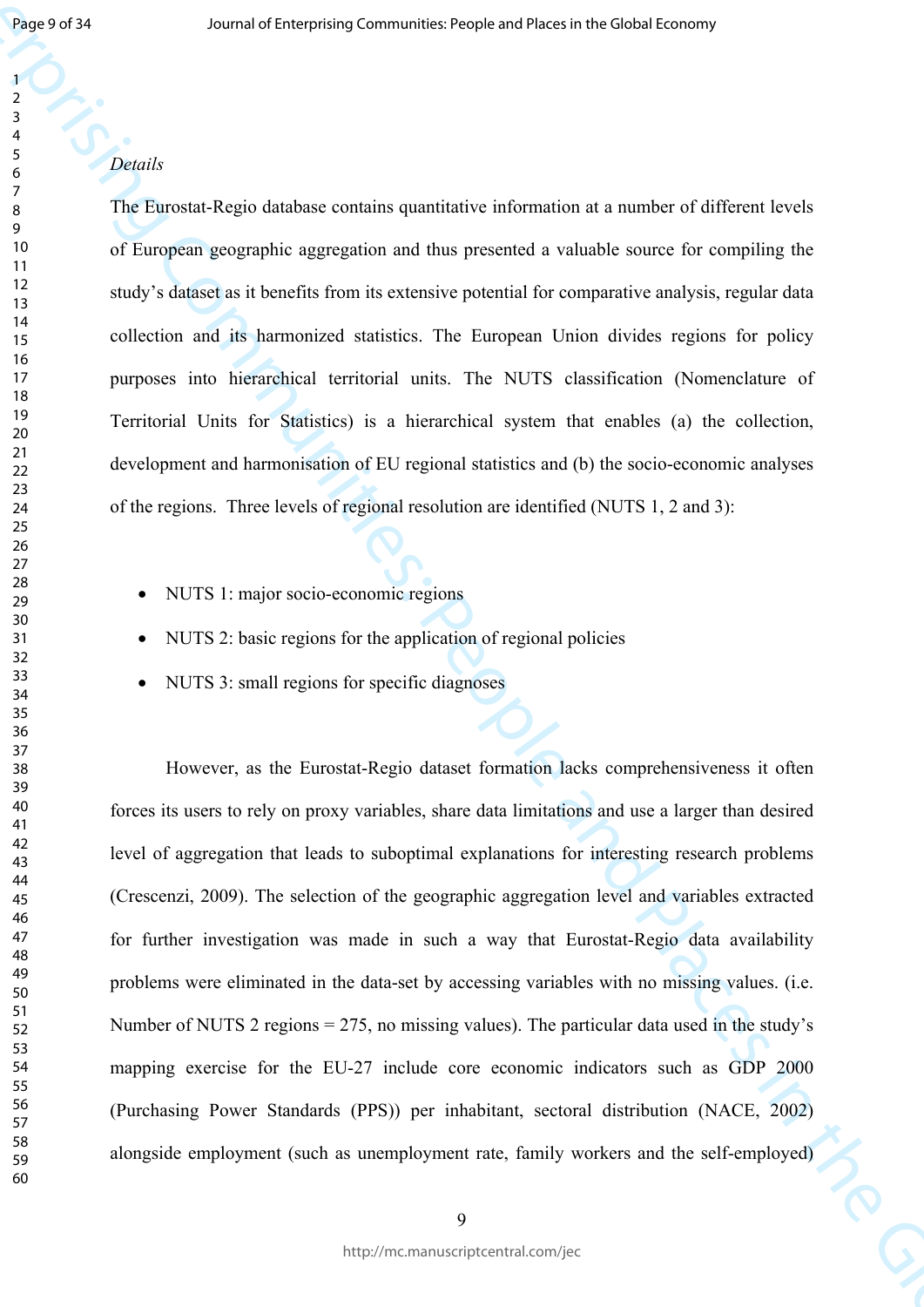and demographic indicators (such as population density, population change and high education i.e. persons having a university degree).

Journal of Laterprising Communities: People and Places in People's loosing<br>  $\frac{1}{2}$  and distribution (smalle as a sympthetic eleventry, possible and help and help and<br>  $\frac{1}{2}$  and distribution for each vertical enterp Table 1 presents the minimum/maximum, mean and standard deviation (square root of variance) of the NUTS 2 values for each variable used in cluster analysis. However, the great heterogeneity of NUTS 2 regions (as shown by the minimum and maximum columns) occasionally distorts the statistical results if the data are used in their raw form. For example, the case of NUTS 2 region UKI1 'Inner London' with GDP 54,151.10 affects the mean GDP for the EU-27 as a whole (19,227.92). To correct this, variables were standardized in the cluster analysis to eliminate differences in scales of measurement.

Particular emphasis was placed on professional status indicators available only for employed people (*breakdown by: Self-employed / Employee / Family-worker*) and collected through the Labour Force Survey because of their comparability potential with regional structural business data.

# **Insert Table 1**

**\_\_\_\_\_\_\_\_\_\_\_\_\_\_\_\_\_\_\_\_\_\_\_\_\_\_\_\_\_\_\_\_\_\_**

\_\_\_\_\_\_\_\_\_\_\_\_\_\_\_\_\_\_\_\_\_\_\_\_\_\_\_\_\_\_\_\_\_\_

The observation unit for the regional structural business statistics is the local unit, which is an enterprise or part of one situated in one geographically identified place. Regional structural business data are available at the NUTS 2 level for very few variables including the '*number of local units*<sup>'1</sup> and the '*number of persons employed*<sup>'2</sup> among others. This study's regional structural business data collection came across a slightly accentuated problem of missing values (Number of NUTS 2 regions with available data  $= 246$ ). Such business

<sup>&</sup>lt;sup>1</sup> "At national level, the statistical unit is the enterprise. As an enterprise can consist of several local units, it is possible for the principal activity of the local unit to differ from that of the enterprise to which it belongs. Hence, national and regional structural business statistics are not entirely comparable" (Regions: Statistical Yearbook 2006: 117)

<sup>&</sup>lt;sup>2</sup> The 'number of persons employed' refers to "those persons working in a local unit (paid or unpaid) and those working outside the unit while remaining part of it and being paid by it" (Regions: Statistical Yearbook 2004: 79); therefore, it includes working proprietors, unpaid family workers, part-time workers and seasonal workers.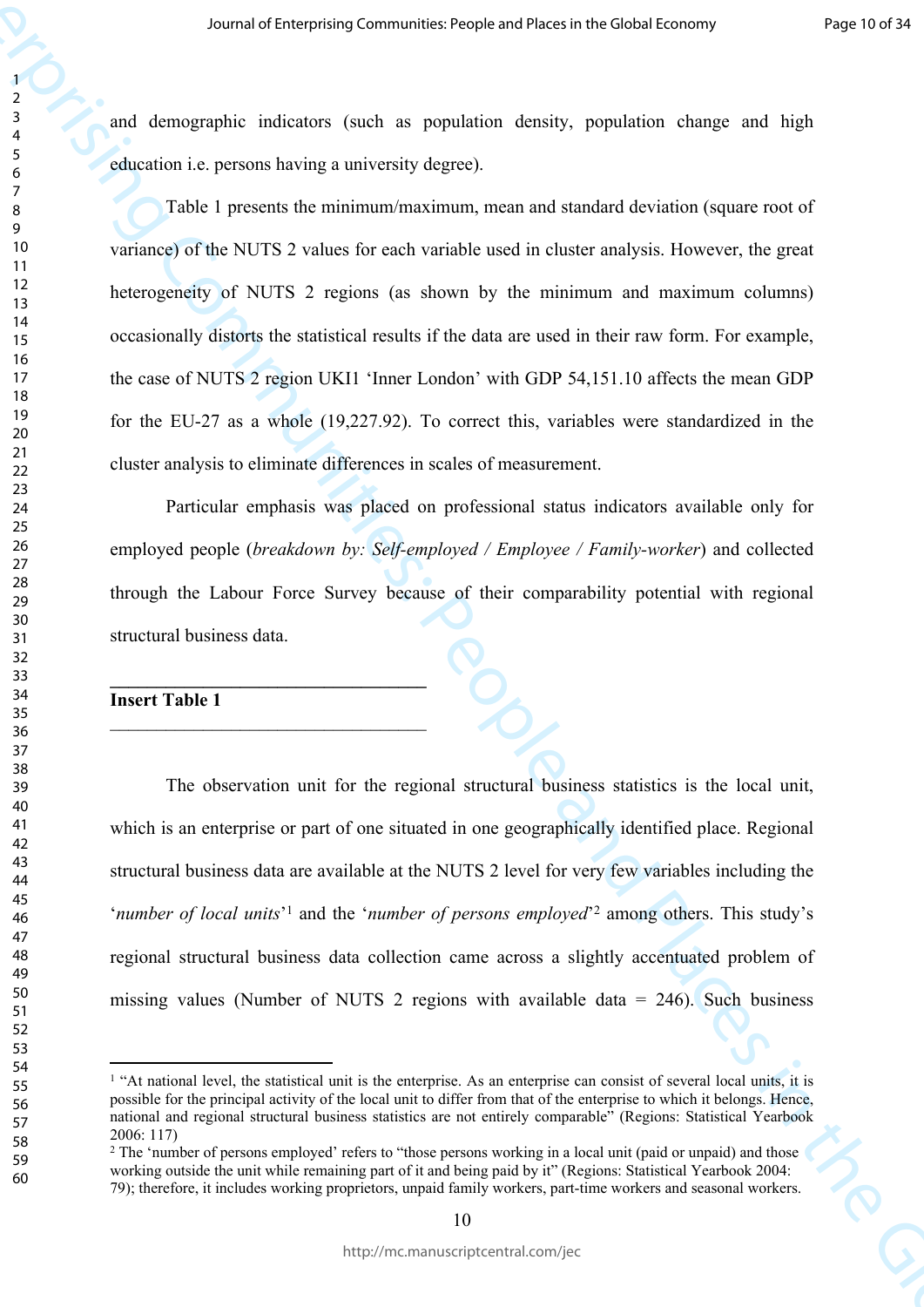**Example 2.1** Sources of Enterprising Communicatives in the disk control of the SNTS Levi and Communities: People and Places in the SNTS Communities:  $\frac{1}{2}$  Analysis is restricted to the non-financial business isometry statistics are normally presented by sectors of activity according to the NACE classification (data availability is restricted to the non-financial business economy that is NACE sections C to K, less J; non-financial business economy includes mining/quarrying, manufacturing, electricity/gas/water supply, construction, wholesale/retail trade, hotels/restaurants, transport and real estate; it excludes agricultural, forestry and public administration and other nonmarket services). Another important constraint for this study's dataset is that business demography indicators presented by size are only available at NUTS 1 level (country) and therefore, the decision to apportion the existing data at NUTS 2 level had to be made (Number of regions with available data = 140). To carry out the apportionment, regional data at the NUTS 2 level for the '*number of local units*' were collected from regional structural business statistics alongside national data at the NUTS 1 level for '*the number of enterprises*' presented by size class (see footnote 1). The population covered was once again market employment in the non-financial sectors, corresponding to NACE Sections C to K excluding J that covers the financial sectors.

The methodology for the apportionment of the business demography data by large size class to NUTS 2 level included the following steps: Firstly, the number of local units per NUTS 2 Region \*100 was divided by the total number of local units at NUTS 1 level (country) in order to determine the 'apportionment share' of NUTS 1 local units for each NUTS2 region (adding up to 100%). Secondly, the number of enterprises in the C K size class 20 employees or more \*100 was divided by the total number of enterprises in the C\_K size class at NUTS 1 level (country) in order to find out the 'firm size class rate 20+'. Finally, each 'apportionment share' of NUTS 1 local units for each NUTS 2 region (%) was divided by the firm size class rate 20+ to get the percentage of local units in the C\_K "*firm size class 20+*" (employees) at NUTS2 level. This apportioned business demography indicator represents statistical raw data, broken down by size class and by region that may diverge to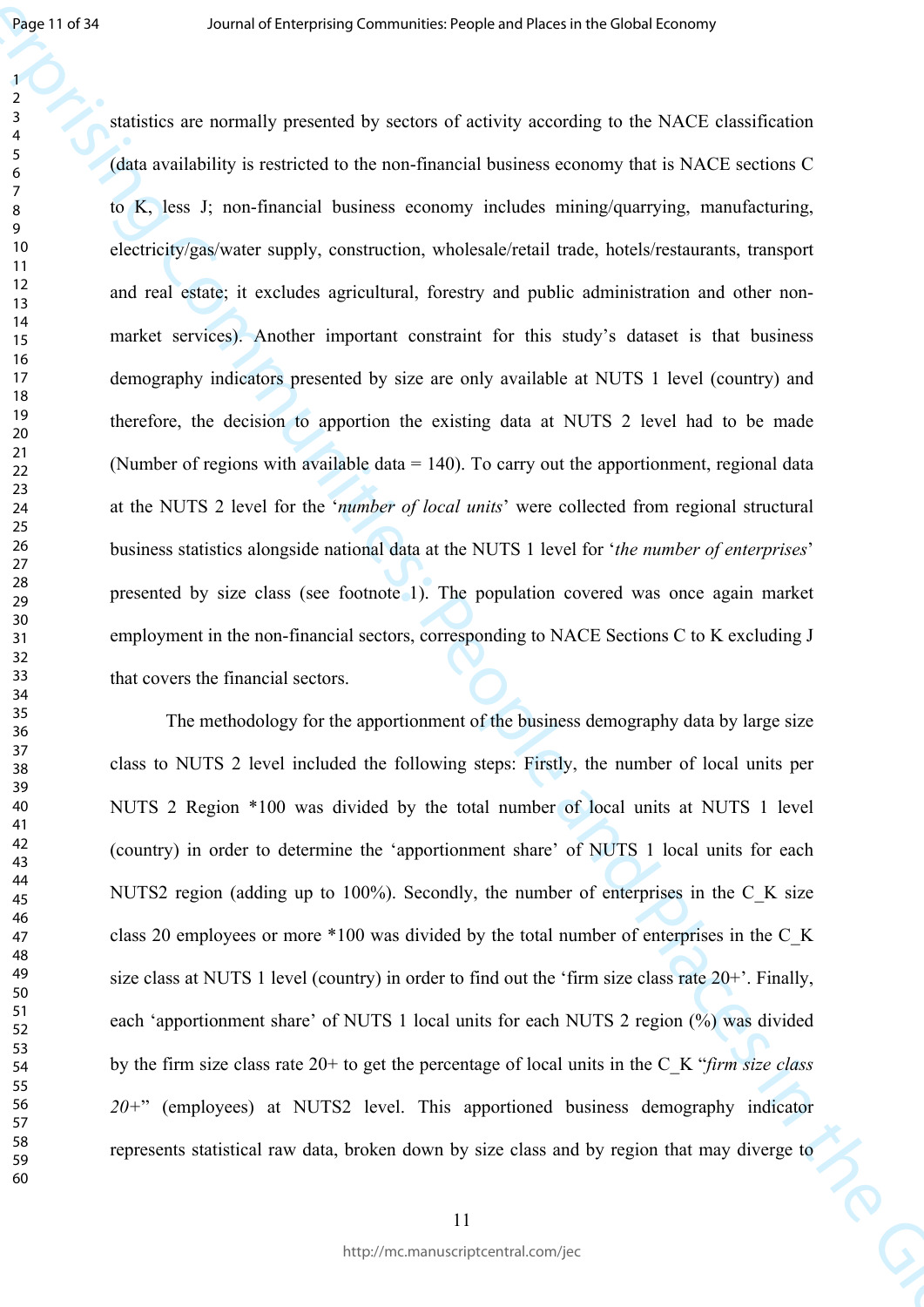some extent, but their scale is the same. Complementing this approach, the "*average firm size*" came into play as another indicator that was used to approximate the share of large-sized firms at NUTS 2 level. The persons employed at NUTS 2 level divided by the appropriate regional number of local units was the calculation that underpinned the latter indicator. Both these indicators were selected in order to portray the corporate business presence vis-à-vis the family and self-employment patterns encountered at the European regional level.

Journal of Laterprising Communicative<br>points of Figure 10.4 (1993) The Computer of Equation (1994) The Computer of Equation (1994)<br>  $\frac{1}{2}$  Since the Figure is a state of the same Complementing this ingredies the Compos Subsequently, a family and self-employment based clustering was sought to substantiate this study's claim about the importance of seeing family business in a wider context of socio-economic interconnections that goes beyond how family firms contribute or are affected by the context (Bika and Frazer, 2020). Cluster analysis is a well-known class of statistical techniques, which was used here to find similarities and differences among European regions on the basis of social, demographic and economic indicators. The intention was to use this technique to provide a regional classification with high homogeneity within clusters and with high variations between clusters. On account of the study's small sample size, hierarchical cluster analysis was performed applying the *Ward method (with Squared Euclidean Distance Measure)*, a common clustering algorithm that has been extensively used in previous studies of typologies and was selected for its ability to create compact clusters (Hair et al., 1995). In a comparative study of agglomerative hierarchical methods, Blashfield (1976) highlighted the accuracy advantages that the Ward method offers, whilst Pothos and Chater (2001) argue that the choice of this similarity measure among others depends on how well it performs on a given dataset. To this extent, the determination of the unknown number of regional groups in hierarchical clustering was guided by the increase in within-cluster distances as groups were merged. Relatively large increases, that signify the merging of less similar cases (Harrigan, 1985; Carlyle, 2001), were apparent from the 7 to 8 cluster-solution. Thus, the 8-cluster solution was employed here as the most appropriate one. The cluster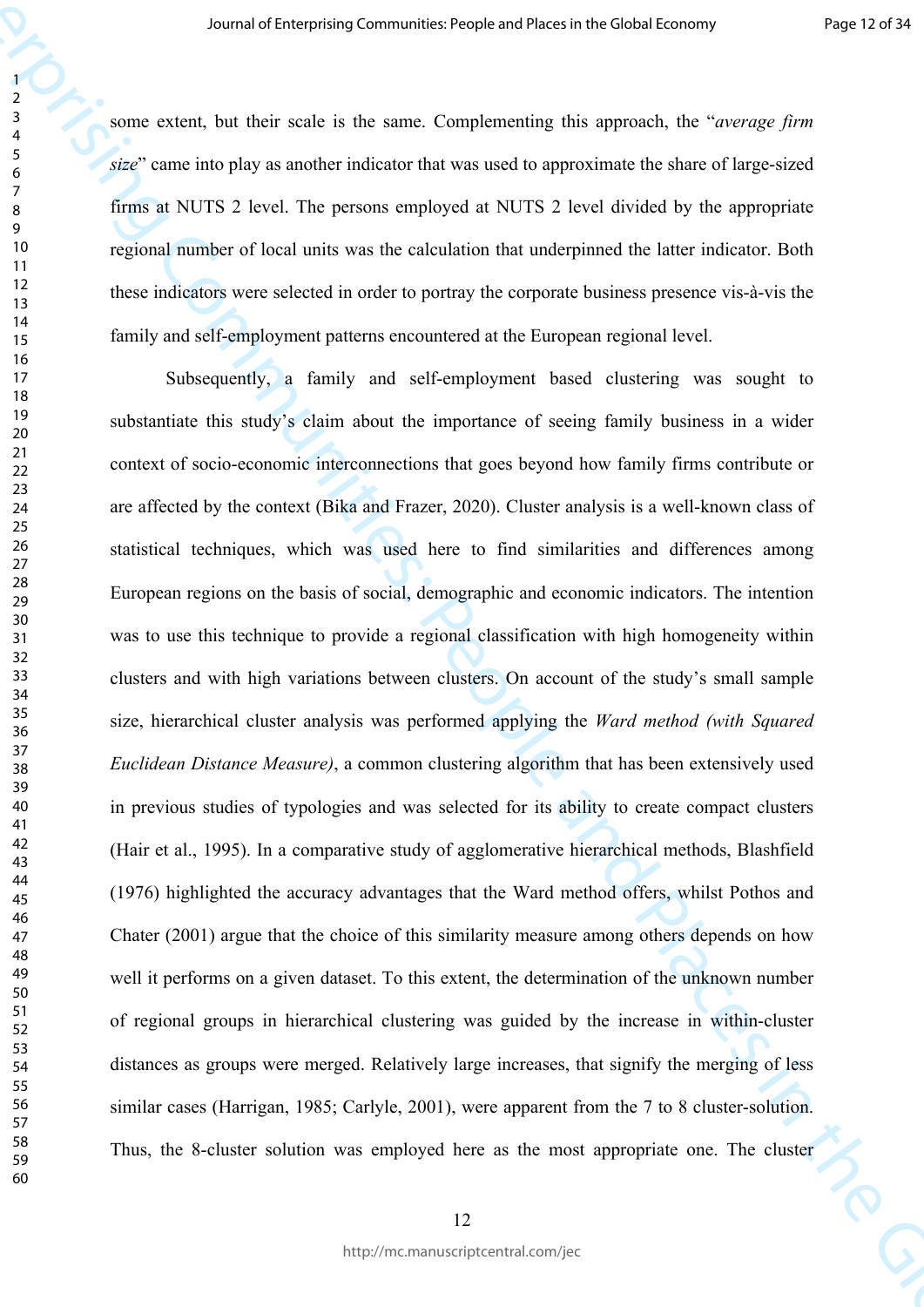profiles presented in a thematic order, are: Capital, City, Mixed-Economy, SME, Diversified Rural, Nordic, Coastal and Peripheral Regions. Table 2 reports the means and standard deviation of economic, employment and demographic cross-tabulations carried out for each cluster. Adding further detail to the results, a cross-tabulation of cluster membership by a variety of business demography indicators is presented in Table 3 ("average firm size": local units/persons employed) and Table 4 ("large firm size class": 20 employees or more).

**Insert Table 2, 3, and 4**

 $\mathcal{L}$ 

 $\mathcal{L}_\text{max}$ 

#### **4. Findings**

**Example 2.1**<br>
June 2.1 and the strength communities: People and Places in Place Line Theorem 2.<br>
June 2.1 and the strength communities of Eq. and Place 2. The Computer Communities: People and Places in the Global Economi The development of typologies has been widely used as a means of organising diversity, so that researchers can identify key differences amongst the large population of entrepreneurs (Kalantaridis and Bika, 2006), family firms (Westhead and Howorth, 2007) or local areas (Hodge and Monk, 2004; Rordríguez-Pose, 1998). In this study, the development of European regional types was focused on family workers and self-employment data as an aggregate proxy of the family firm prevalence. Here, hierarchical cluster analysis of NUTS 2 Eurostat-Regio data, in the EU-27, tentatively maps the distribution of European family business but also shows poorer, sparsely populated regions with higher levels of family workers and self-employment relating to high average firm size and firm size class (thus low firm density levels and the presence of large corporate enterprises). However, it has been widely acknowledged – at least at the European level – that "there is a strong correlation" between average enterprise size and economic prosperity, as measured by per capita GDP" (ENSR, 2004: 28). This correlation is not found in our findings.

The results of the clustering are presented below in terms of NUTS 2 regional profiles for the EU-27 (including Switzerland and Norway, no data availability for Malta) that is the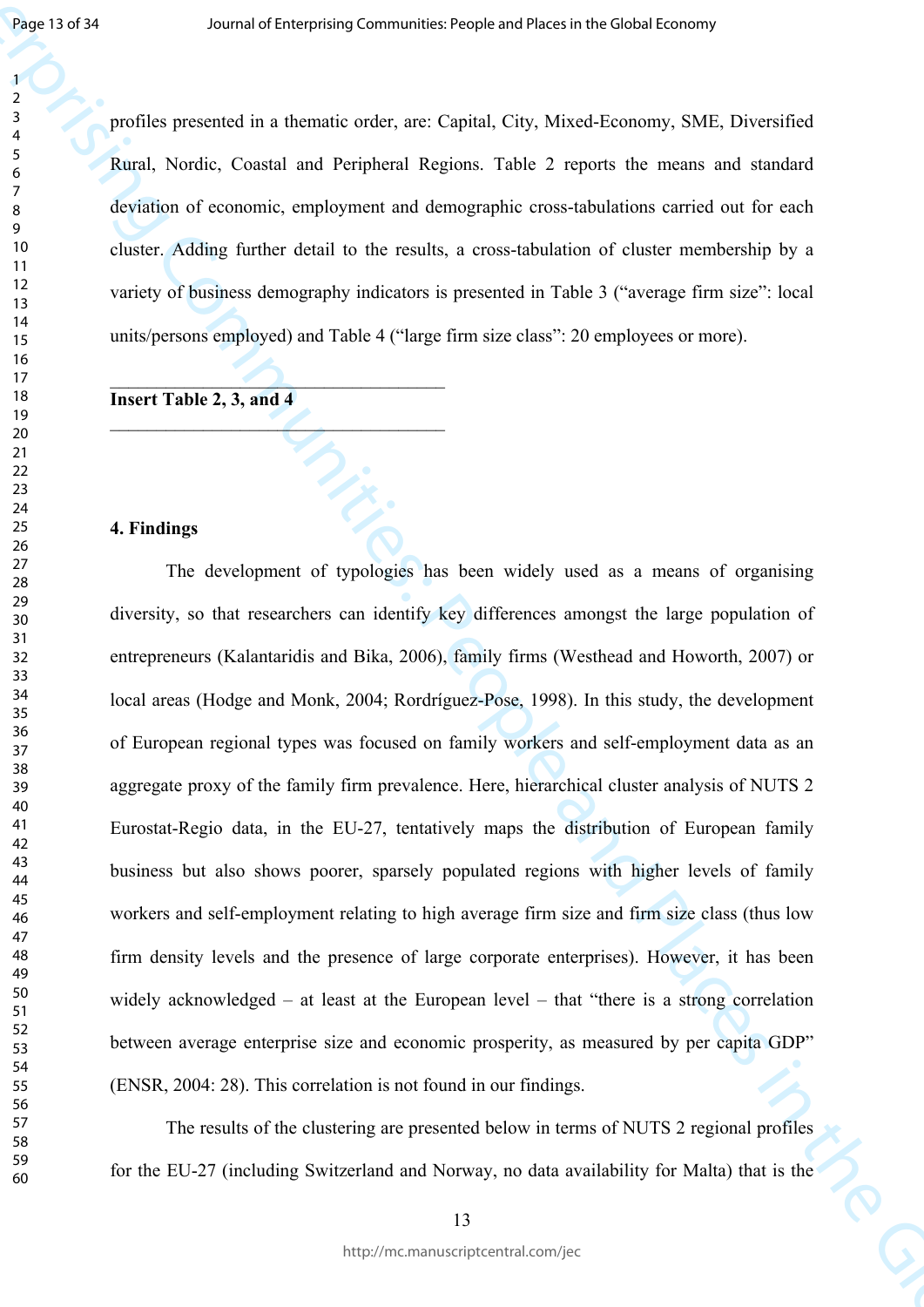Journal of Landerstand Communities: The Global Chinace is the Chinace of Hermannical Chinace (Figure 2)<br>
The Vienter of Enterprising Communities: The Supernmentic protection of the results (Figure 2)<br>
The Viente of Econom mean value of each available variable. The diagrammatic presentation of the results (Figure 2) was based on standardized variables (i.e. standardized scores or z-scores were given as so many standard deviation units above or below the mean). This was achieved by first determining how far above or below the mean the raw score was and then dividing that number by the Standard Deviation: z (standard score)=(x-mean)/standard deviation. A position towards the centre of the Figure 2 indicated lower-than-average levels of selfemployment, family work, large enterprises and GDP/h, whilst a position at the edges of the Figure 2 pointed towards the opposite trend for each regional cluster. Table 5 synthesizes the distinguishing variables (relatively high or low cluster mean values in levels or changes) for each emerging cluster. The detailed description of the EU-27 cluster profiles in a thematic style of presentation follows:

**"Capital Regions"**, numbered Cluster 3, contains 4 NUTS 2 regions, comprising Inner London, Brussels and other European capital cities. Their most distinguishing variables were their urban character (the highest population density and positive population change alongside the lowest percentage of utilisable agricultural area) and their prosperous economy (the highest GDP/h). Family work was found to be relatively low, as expected in areas of large conurbations. A higher-than-average employment in financial intermediation/public administration/community activities, unemployment rate and high education attainment combined with lower-than-average firm size suggested the existence of a service economy that included a few large-sized manufacturing units (the highest 'average corporate manufacturing'). Their profile made these places desirable to live in Europe and thus were characterised by an influx of population.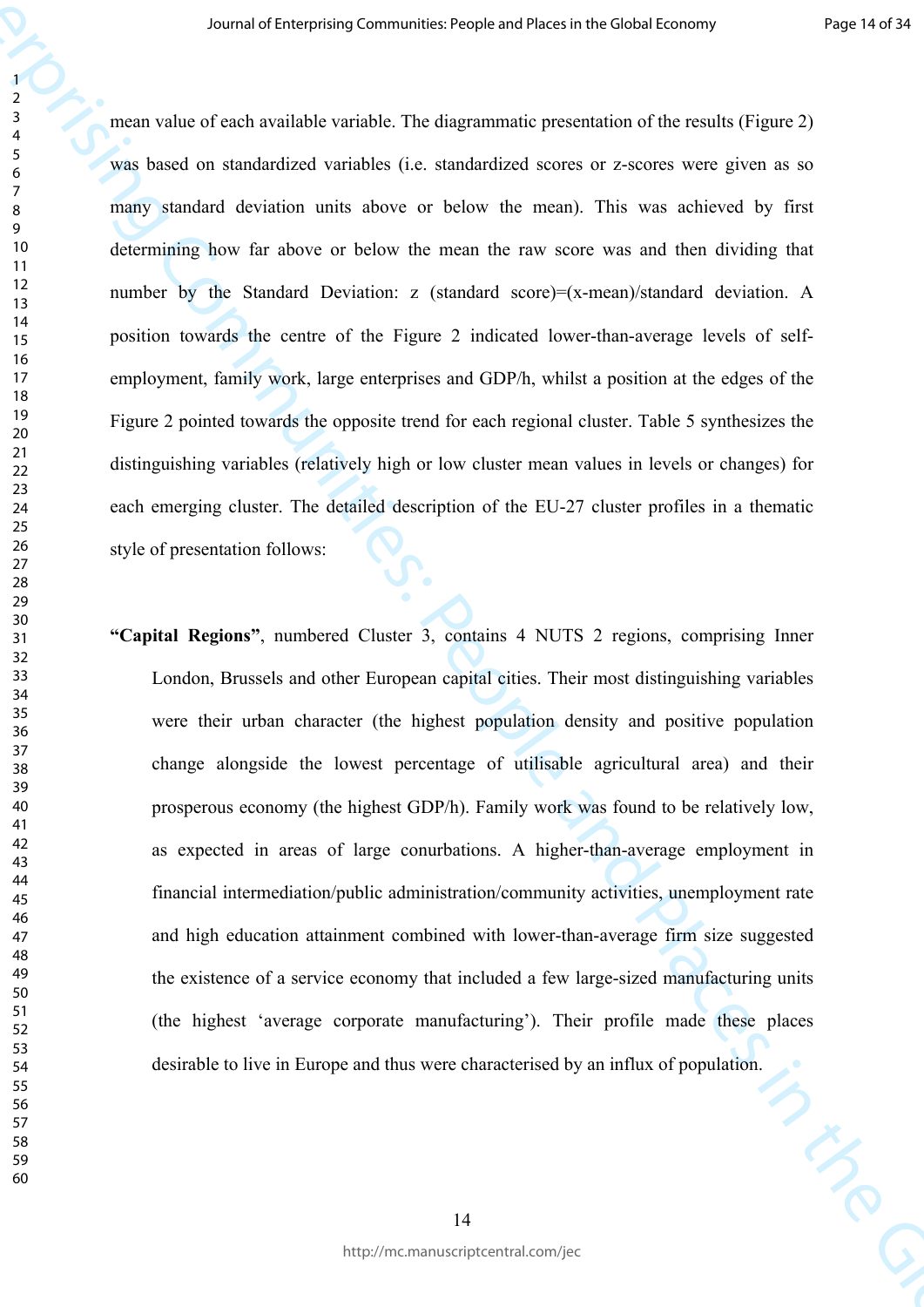**Journal of Communities: Properties:** And these properties of People and the Secondary of the Secondary of the Secondary of the Secondary of the Secondary of the Secondary of the Secondary of the Global Economic Communiti **"City Regions"**, numbered Cluster 2, contains 60 NUTS 2 regions, of which 32 were in the UK, 6 in Belgium, 4 in the Netherlands and 4 in Switzerland, among many other countries. Some capital cities were also included, with Vienna and Prague being some obvious examples. The main distinguishing features were lower-than-average selfemployment, family work, unemployment and agricultural employment combined with below average proportions of large firms (low "average firm size" and low "firm size class 20+"). These were densely populated areas, inhabited by highly educated people who predominantly worked in financial intermediation, transport or real estate sectors. Moreover, rates of GDP/h were relatively high here which was partial evidence of regional prosperity (Objective 2) and wealth creation i.e. the outcome of a blend of socio-economic forces that are usually found in operation in the more urbanised parts of Europe.

**"Mixed-Economy Regions"**, numbered Cluster 5, contains 41 NUTS 2 regions, comprising an unusual mixture of Eastern European regions (12 were in Poland, 7 in Czech Republic, 6 in Hungary and 6 in Bulgaria) with Northern British (North Eastern Scotland) and Northern Greek (West Macedonia) regions. This was the most interesting cluster profile for the purposes of this study's enquiry. Objective 1 and border regions were mostly included in this cluster. Their much higher-than-average utilisable agricultural area (UAA) and levels of employment in agriculture rather accentuated the mixed character of their economic activities (higher-than-average employment in mining, manufacturing, electricity/water/gas supply and transport) and their lack of dependency on a single sector. However, great distinctiveness was obtained by the coexistence of family SMEs and large firms that was found in this regional cluster. Higher-than-average means of family workers and self-employed people were combined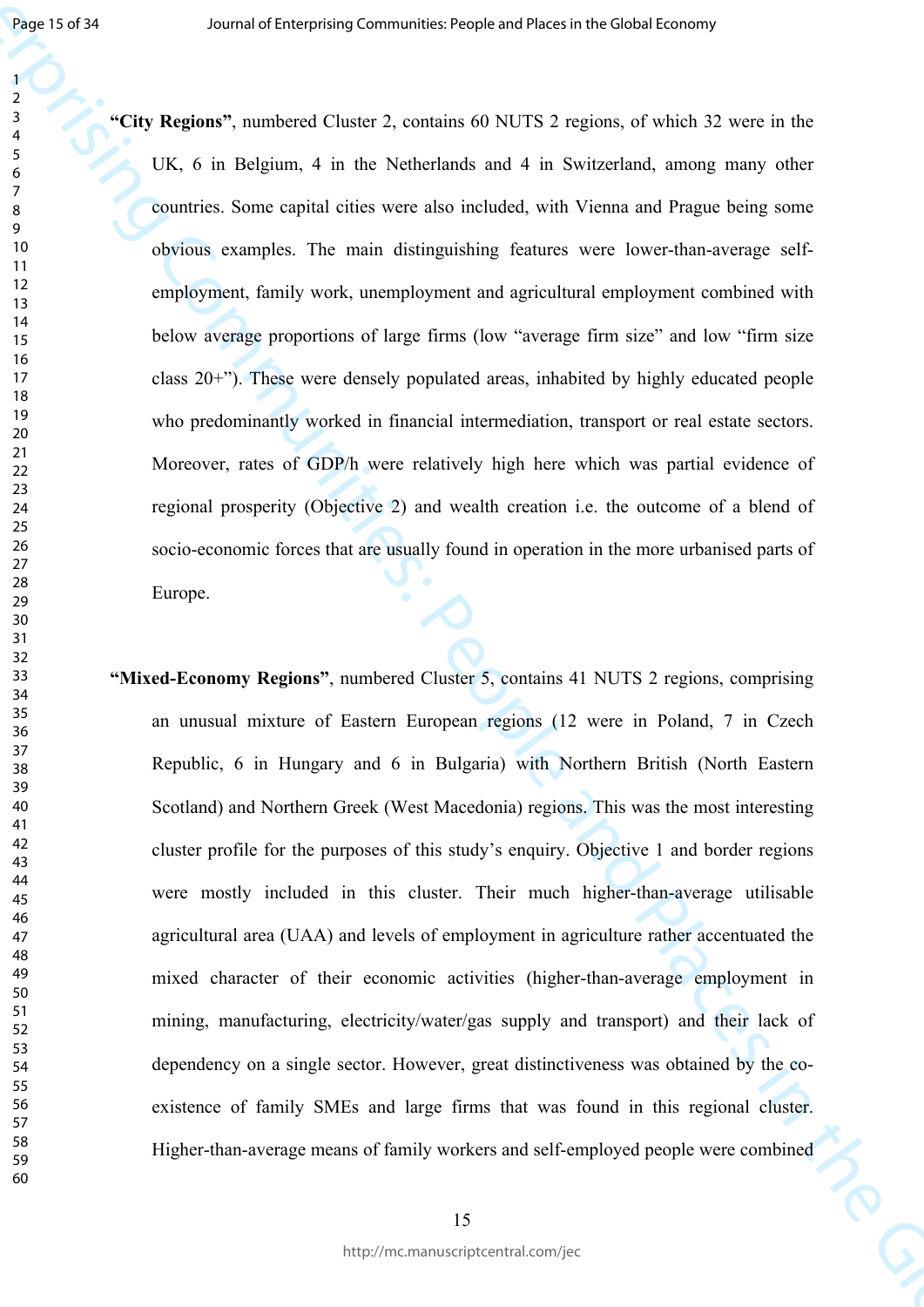with a relatively high "average firm size" and most importantly, the highest "firm size class 20+". At the same time, this cluster's particularity lay in its limited ability to retain its population (for example, North Eastern Scotland: -1.41%), although its inhabitants were not highly educated, and unfavourable economic development outcomes (highest unemployment rate and lowest GDP/h).

- Journal of Laterprising Communities: Proposition Hoster of Polybers in the Spheri Times in the Spheri Communities: People and Places in the Spheri Communities: People and Places in the Spheri Communities: People and Place **"SME Regions",** numbered Cluster 1, contains 58 NUTS 2 regions, of which 26 were in Germany, 8 in Austria, 9 in Italy and 8 in the Netherlands. Thus, this cluster accounts for most of the territory of Germany and Austria and comprised rural areas (e.g. Emilia Romagna, Tuscany, Franche-Comté) in and around most of the medium-sized conurbations and "old industrial districts" i.e. Hannover, Düsseldorf, Salzburg and Bologna, in the countries included. The high utilisable agricultural area as a percentage of total area was one of the distinguishing factors in this cluster which suggested the existence of pockets of farming activities but also an economic diversity scenario provided this pattern was not accompanied by higher-than-average employment in agriculture. Instead, many people were found to work in manufacturing, although the cluster was characterised by lower-than-average size companies, including those in the manufacturing sector. This cluster represents the success stories of Europe with higherthan-average GDP/h, lower-than-average unemployment rates and a variety of small and medium-sized firms. Higher-than-average levels of family workers were also observed in these predominantly Objective 2 but also rural regions.
	- **"Diversified Rural Regions"**, numbered Cluster 4, contains 32 NUTS 2 regions, of which 18 were in France, 8 in Italy and 4 in Belgium, comprising Bretagne, Basilicata and Alentejo amongst many other areas of intensive farming. This cluster includes large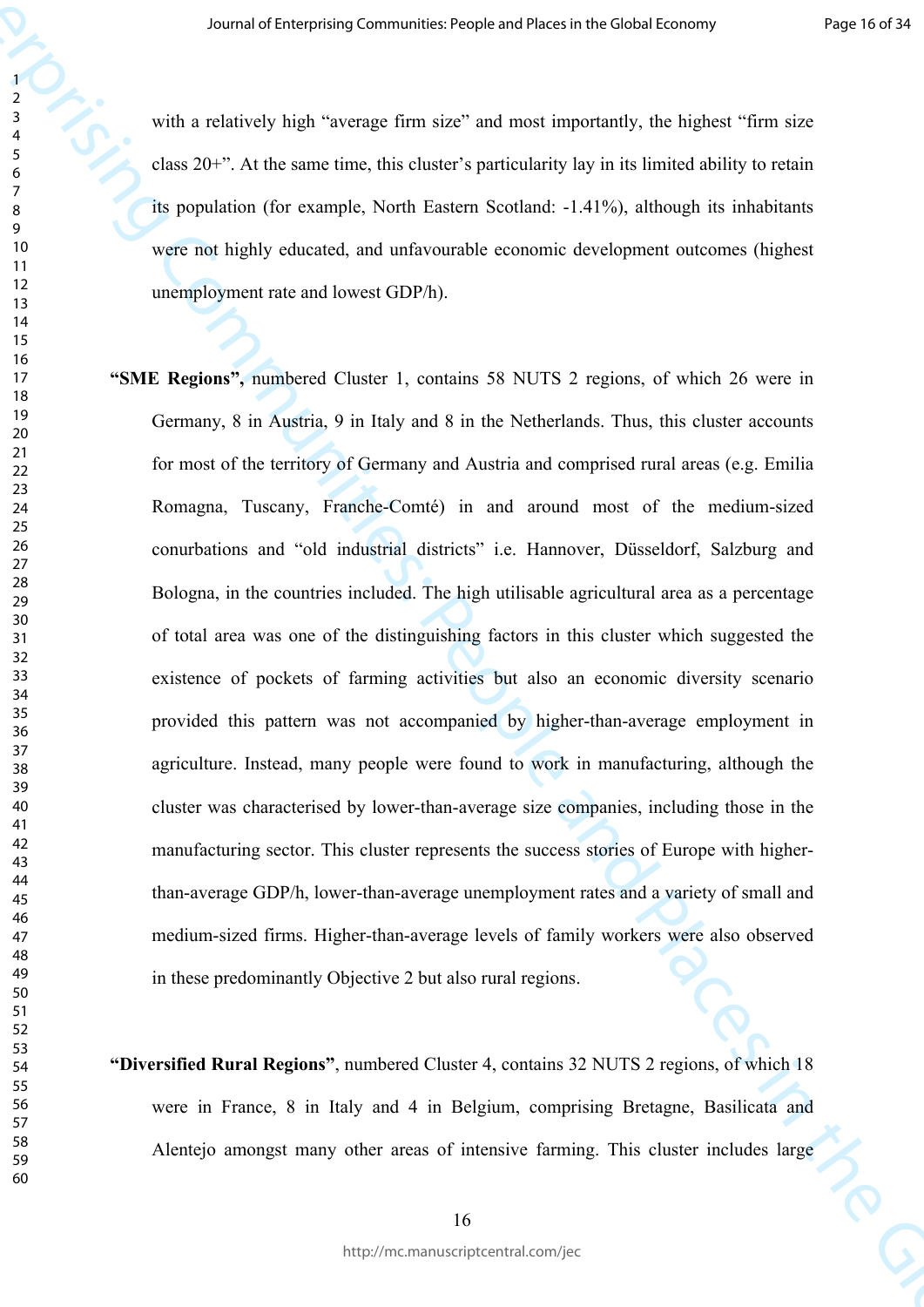rural areas (the highest utilisable agricultural area as a percentage of total area) that were inhabited by people without high education attainment levels. Small enterprises seem to dominate this cluster that was characterised by lower-than-average levels of firms with 20 employees or more and higher-than-average levels of unemployment, family work and self-employment. This profile went hand in hand with higher-than-average employment in public administration/household services and pockets of entrepreneurial dynamism and business growth in construction, hotels/restaurants, mining/energy supply. To this extent, alternative revenue streams to farming were actively developed in a regional diversification effort.

- Jose 17  $\times$  *South of Enterprising Communes* Proposition dense in Best disk association of the Sydney Human of Enterprising Communities: People and Places in the Global Economic South of Places in the Global Economic Sou **"Nordic Regions",** numbered Cluster 7, contains 30 NUTS 2 regions, of which 9 were in Germany, 5 in Finland, 7 in Norway and 7 in Sweden. These less densely populated regions (e.g. the UK Highlands and Islands) were mainly distinguished by higher-thanaverage levels of employment in community activities/health and the lowest proportions of family work and self-employment. Relatively high education attainment levels and the over 65 year old's employment rates characterised these Northern regions that also came across as suffering from heavy population losses and utilisable agricultural land limitations. Manufacturing units of lower-than-average size were encountered in this cluster, however, a higher-than-average total incidence of firms with 20 employees or more was also reported.
	- **"Coastal Regions",** numbered Cluster 6, contains 31 NUTS 2 regions, of which 16 were in Spain, 4 in Greece, 3 in Italy and 6 in Portugal. This cluster included many Mediterranean Islands and other coastal regions such as Aegean Islands, Andalucía, Cyprus and Acores that are well-known places of tourist attraction. Consequently, a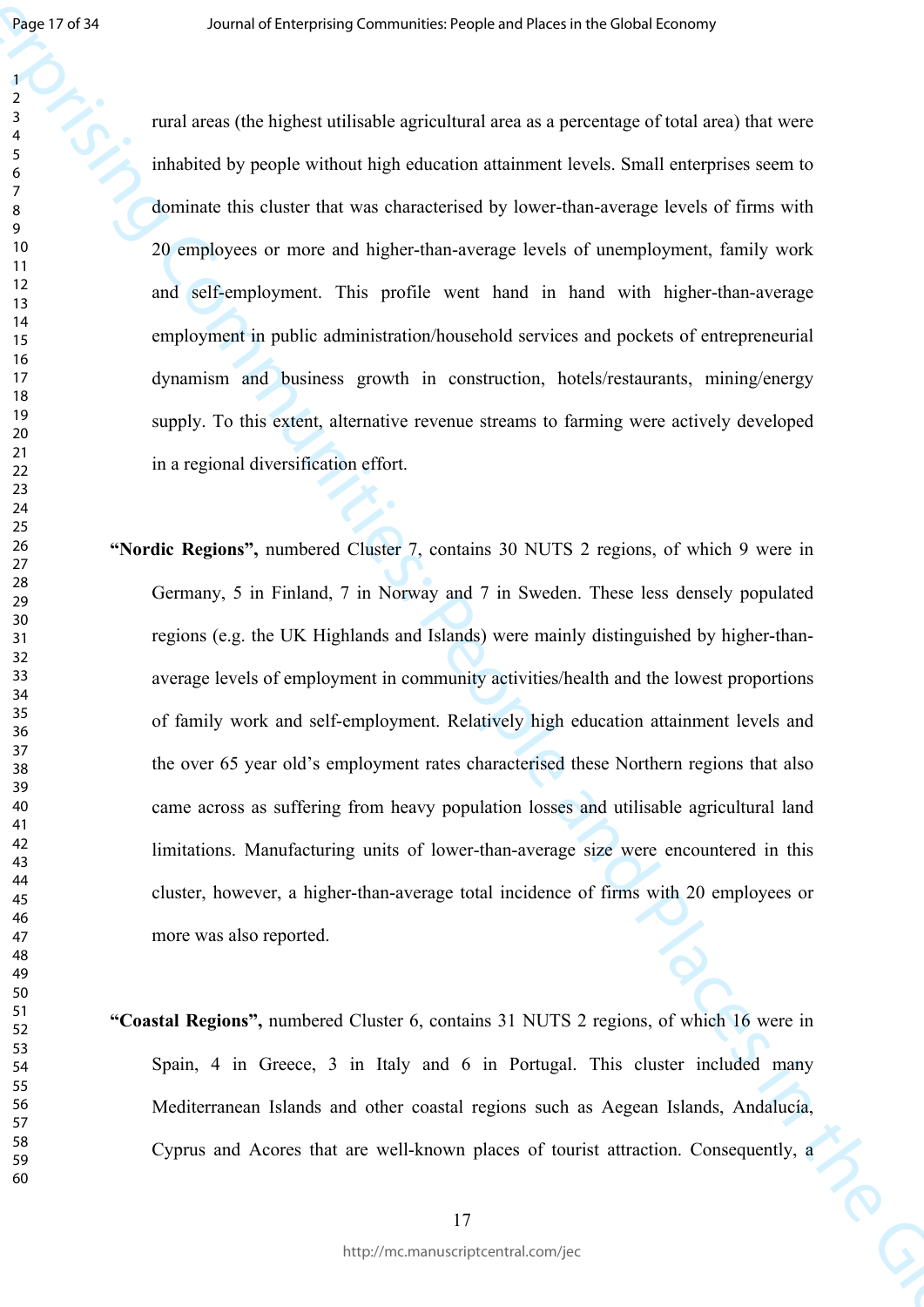higher-than-average employment in the fishing industry, hotels/restaurants, household services, trade and construction alongside relatively high mean values of family workers and self-employed people were reported. These coastal regions were disadvantaged in terms of agricultural land use and human capital (lower-than-average levels of utilisable agricultural area and high education attainment combined with comparatively high over 65 years old employment rates). However, considerable business growth potential was detected in various sectors of these coastal regions by virtue of their high "average firm size".

Journal of Laterprising Communities: Propies and Places in Brackholz Loosing<br>
Journal of Enterprising Communities: The Fisher industry, Post-Severannian, bounded<br>
Version, and and communities include the Global Places in **"Peripheral Regions",** numbered Cluster 8, contains 19 NUTS 2 regions, of which 8 were in Greece, 4 in Poland and 7 in Romania. These were predominantly Objective 1, Border, rural and sparsely populated regions with significantly lower-than-average levels of highly educated people, GDP/h and employment in services or trade. A significant share of their population was family workers, entered self-employment, worked over the age of 65 years old or was employed in agriculture (the highest levels for all four indicators). At the same time, fewer than average numbers of firms with more than 20 employees were reported. These were lagging regions that were unable to compete effectively at the European level.

# **Insert Figure 2**

 $\mathcal{L}_\text{max}$  , and the contract of the contract of the contract of the contract of the contract of the contract of the contract of the contract of the contract of the contract of the contract of the contract of the contr

 $\mathcal{L}_\text{max}$  , and the contract of the contract of the contract of the contract of the contract of the contract of the contract of the contract of the contract of the contract of the contract of the contract of the contr

Several conclusions can be drawn from the cluster analysis results presented above where "clustering firms in different groups and aggregating them at the regional level is a feasible proxy for capturing aggregate firm behaviour" (Stough et al., 2015: 215). Firstly, the strong correlation between average firm size and economic prosperity, as measured by GDP, was rather conditional and not always verified at the NUTS 2 regional level, if all other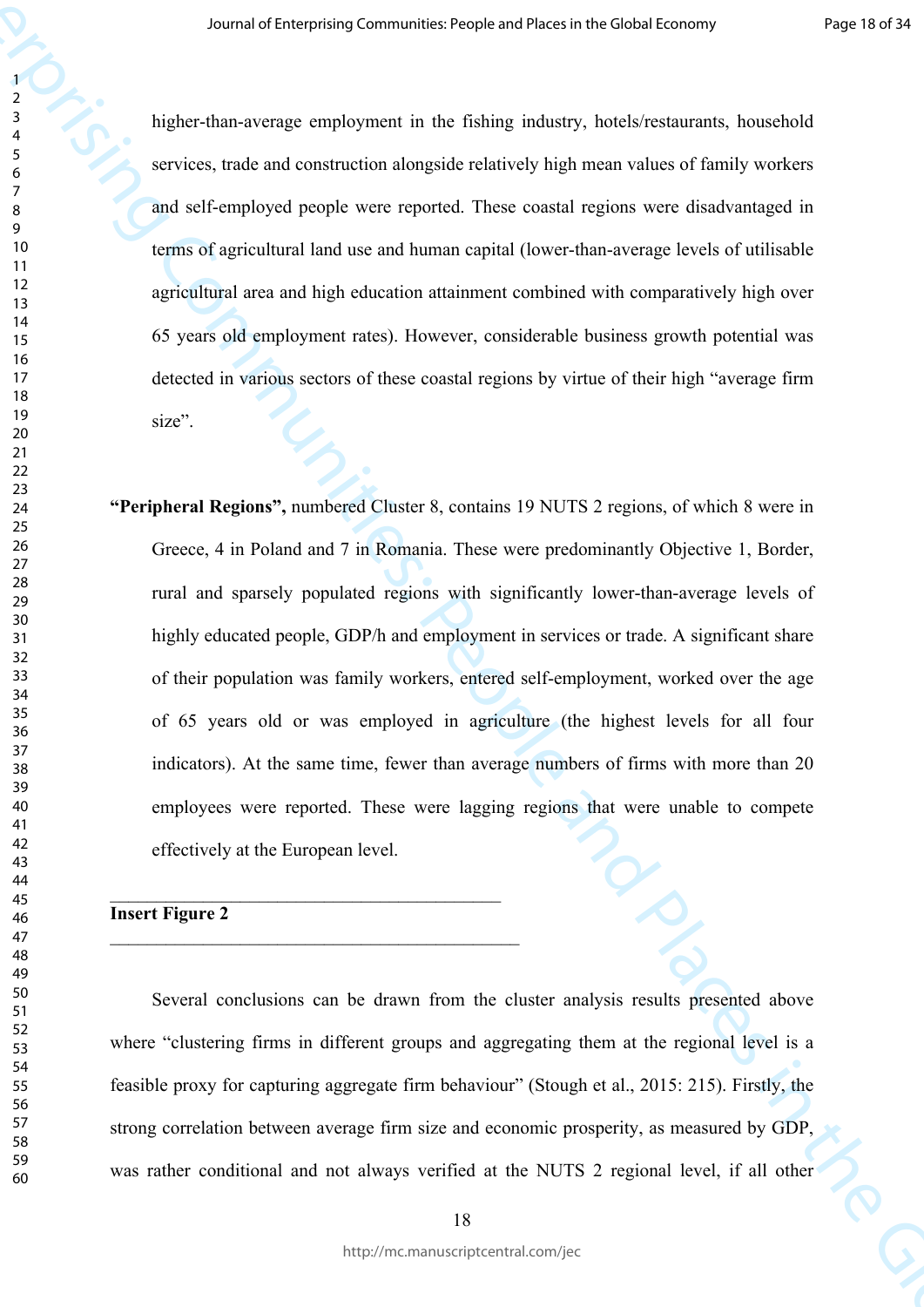territorial factors were not held constant. Secondly, the persistence of regional disparities in the EU-27 was reaffirmed (Rordríguez-Pose, 1998; Dunford, 1993). Thirdly, the co-existence of family SMEs and large firms was a significant descriptor of the economic prosperity of mixed-economy regions.

Journal of Languand Communities: Properties of People's Longitude in the Global Economy<br>
Journal function were not belo constant Secondly, the previous of supporting the Classical Equation in<br>  $\frac{1}{2}$  Apply SMIS, and la In this regional cluster, the example of North Eastern Scotland that also includes (the "highly entrepreneurial") Aberdeenshire (Ross, Crossan and Juleff, 2012) with its particular family and self-employment patterns was especially informative. Cumbers et al. explained (2003: 1692) that "as a result of oil-related development in the 1970s and 1980s, Aberdeen was transformed from a locally controlled economy based upon traditional industries to a heavily specialised, externally controlled agglomeration … [with] a significant SME sector (as locally based firms established themselves in the supply chain)" and grew (Vaessen and Keeble, 1995). In our cluster analysis, though, corporate/family inter-firm concentrations emerged as being correlated with a reduction in the competitiveness of a regional economy and this relationship was mostly evident in such mixed-economy spaces. Interestingly, large survey results confirm that more than 40% of Scottish (and Northern Irish) family SMEs were approached about (and two thirds of this group positively considered) the option of selling the business to outsiders in the 1990s (Cromie, Adams and Reid, 1999). Microeconomic elements of business growth asymmetries surface here as impactful at these mixed-economy spaces.

In summary, the EU-27 cluster analysis results here (see Table 5 for a synthesising view) offers descriptive evidence for the proposition that family business renewal appears to be closely connected to the firm type prevalence in the regional context and this has important implications for regional competitiveness. To put it simply, it is the firm type prevalence rather than the presence or type of family firms *per se* that affects regional outcomes.

**Insert Table 5**

\_\_\_\_\_\_\_\_\_\_\_\_\_\_\_\_\_\_\_\_\_\_\_\_\_\_\_\_\_\_\_\_\_\_\_\_

\_\_\_\_\_\_\_\_\_\_\_\_\_\_\_\_\_\_\_\_\_\_\_\_\_\_\_\_\_\_\_\_\_\_\_\_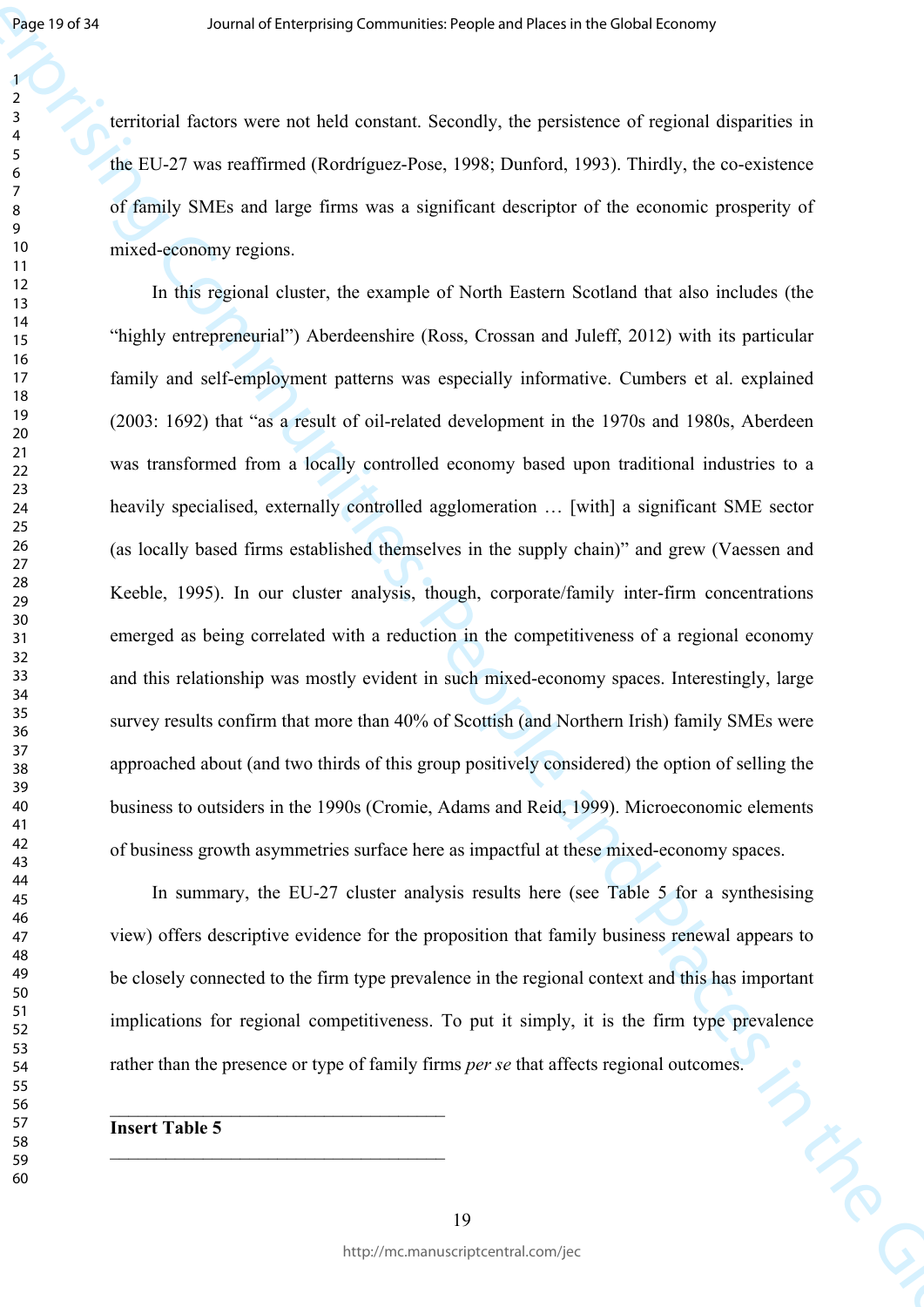# **5. Discussion and Conclusions**

Journal of Laterprising Communicative<br>control of Enterprising Communicative Constraints in the Constraint of Communities: The Communities: People<br>The Communities: People and Constraints Communities (in the Fig. 2015), and Family business research has concentrated primarily on micro causes and processes of strategic firm behavior (Stough et al., 2015), and there has relatively been little research on the impact of firm type prevalence on regional economic performance and social sustainability. Previous research has focused on the identification of distinct stages in the family firm lifecycle and challenges of their ownership, management and succession in a regional vacuum (for a critique of this see Colli, 2013; Bika and Kalantaridis, 2019) or promoted the idea that family firms have a negative effect on socioeconomic development outcomes (Morck and Yeung, 2004; Fogel, 2006). The different configurations of family and non-family firms at the European regional level and their impact on regional economic development outcomes has been the focus of our study (Stough et al., 2015). Our evidence shows that regional economic performance is correlated with the number and characteristics of interacting enterprises within a region (the system-based view) and that their variable degree of embeddedness, through strong forward and backward linkages, on the region influences their ability to exist, grow, innovate and diffuse knowledge. This adds to the body of "evidence showing that family firms affect regional processes through proximity dimensions" (Basco and Bartkevičiūtė, 2016: 718) rather than simply through their business transfer issues and other size related barriers.

Our contribution is twofold: Firstly, we contribute to the academic discussion around regional cohesion and the impact of microeconomic elements of business growth asymmetries. Our empirical enquiry complements Basco's theoretical attempt (2015: 260) to explain how, "at the aggregate level, the composition of businesses (i.e., the type of firm, such as family or non-family firms) in the regional productive structure may affect the regional dimensions responsible for regional growth and development". The impact of such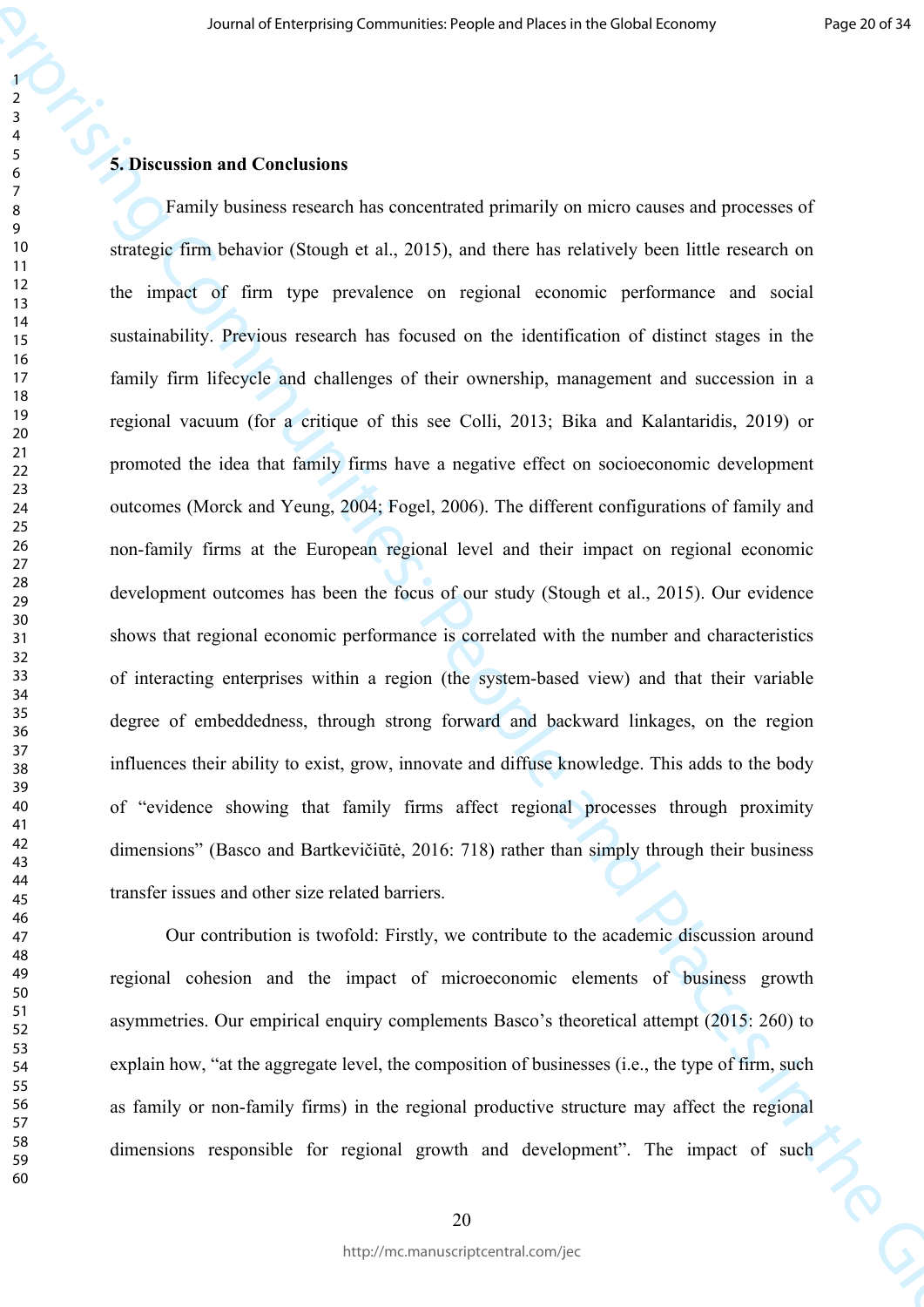composition is of particular importance in resource scarce settings, where employment and income generating opportunities may be limited and the natural advantage of family firms (e.g. lower cost of financial/human resources for the business, local embeddedness and limited dependence on well-developed infrastructure) becomes more critical for survival (Chang et al., 2008; Bird and Wennberg, 2014). As a whole, the cluster analysis results showed here that a symbiosis of family work, self-employment and corporate enterprise only exists in the least favoured EU regions, a fact that has significant implications. Spatial variations in prosperity were shown to be inversely associated with both average firm size/class and rates of entrepreneurial participation, which can be adequately explained by keeping in mind that family enterprising is a localised process (Basco, 2015).

Joys 2 2931 Source of the strength Communities: People and Hasta reflectively where employment and<br>  $\frac{1}{2}$  Source communities in the Figure and Places in the Global Economy communities: People and Places in the Global We conclude that there is a need for a deeper understanding on how family firm concentrations relate not only to regional economic performance, but also to models of regional firm concentrations and business ecosystems. Our EU-27 data based study offers an interregional view of family firm concentrations and supplements the small number of pioneering studies on these issues at the national level (Chang et al., 2008 in the USA; Bird and Wennberg, 2014; Karlsson, 2018 in Sweden; Block and Spiegel, 2013 in Germany). We therefore move the debate beyond the employment growth advantages of family SMEs (as opposed to non-family ones) in less densely populated areas (Backman and Palmberg, 2015; Karlsson, 2018; Kim et al., 2019). We suggest that it is the firm type prevalence rather than the uniqueness of the family firm type that matters the most and influences how family firms interact with their environment.

Secondly, this study informs policy by turning attention to the impact of localization effects from the co-existence of family SMEs with large firms and highlights the regional development need to provide support for family SMEs. This is especially important given that state intervention no longer revolves around generalizing the post-war norms of mass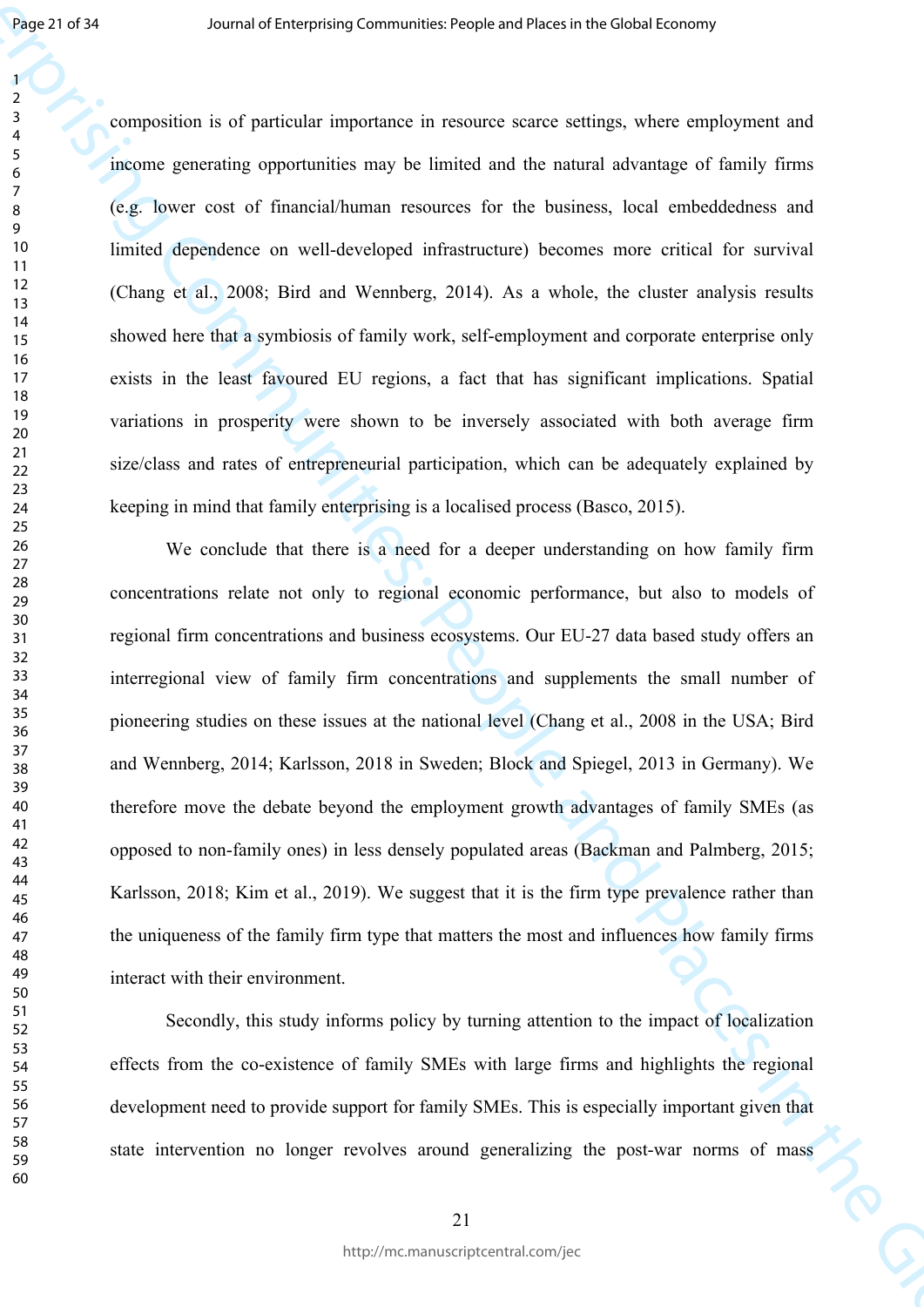*Some* of Lengthers Communicativese in the new miles in the Global Control<br>
2.4 Communities and showed also, ampedia enterprising the promotion of the enterprising and<br>
4.4 Communities: The democratic enterprising the pro consumption and therefore corporate enterprise, but is now rather "orientated to the supply side, not the demand side, especially through the promotion of innovation and competitiveness" (Goodwin et al., 1995: 1247). Large enterprises' search for greater recourse to local family businesses or the self-employed with negative consequences for the latter's survival prospects is proposed here as being correlated with certain regions becoming underperformers. Should the policy makers decide to support family firms, then they "must recognize the composition of firms within the space to ensure policy efficiency" (Basco, 2015: 268) and develop policies that substantially soften the effects of family vs. non-family business growth behaviour on the regional context (not the other way round).

Thirdly, the NUTS data base is but one of many data bases in different countries collecting information on the characteristics, regional concentrations and economic indicators of firms. Few of these data bases differentiate family firms from non-family firms, despite the fact that they comprise the majority of firms in all countries. One practical implication of this study is the fact that it has demonstrated how, using proxy indicators of family firms, that it is possible to obtain meaningful statistical findings for this neglected sector.

Our study also comes with limitations that indicate directions for future research. One limitation is that despite the success of devising usable proxy measures, they still remain proxy measures, and not ideal substitutes for a direct measure of family firms. We suggest that such a classification would be complex, as the family business sector is diverse in both size, sectoral distribution and the mix of ownership and control. Another limitation is a consequence of the NUTS data base itself, which is not complete in all its levels, and thus limited the scope of the analysis. This paper thus provides a base to inform much needed future research on family firm concentrations, rather than a comprehensive appraisal of the<br>issues researched. issues researched.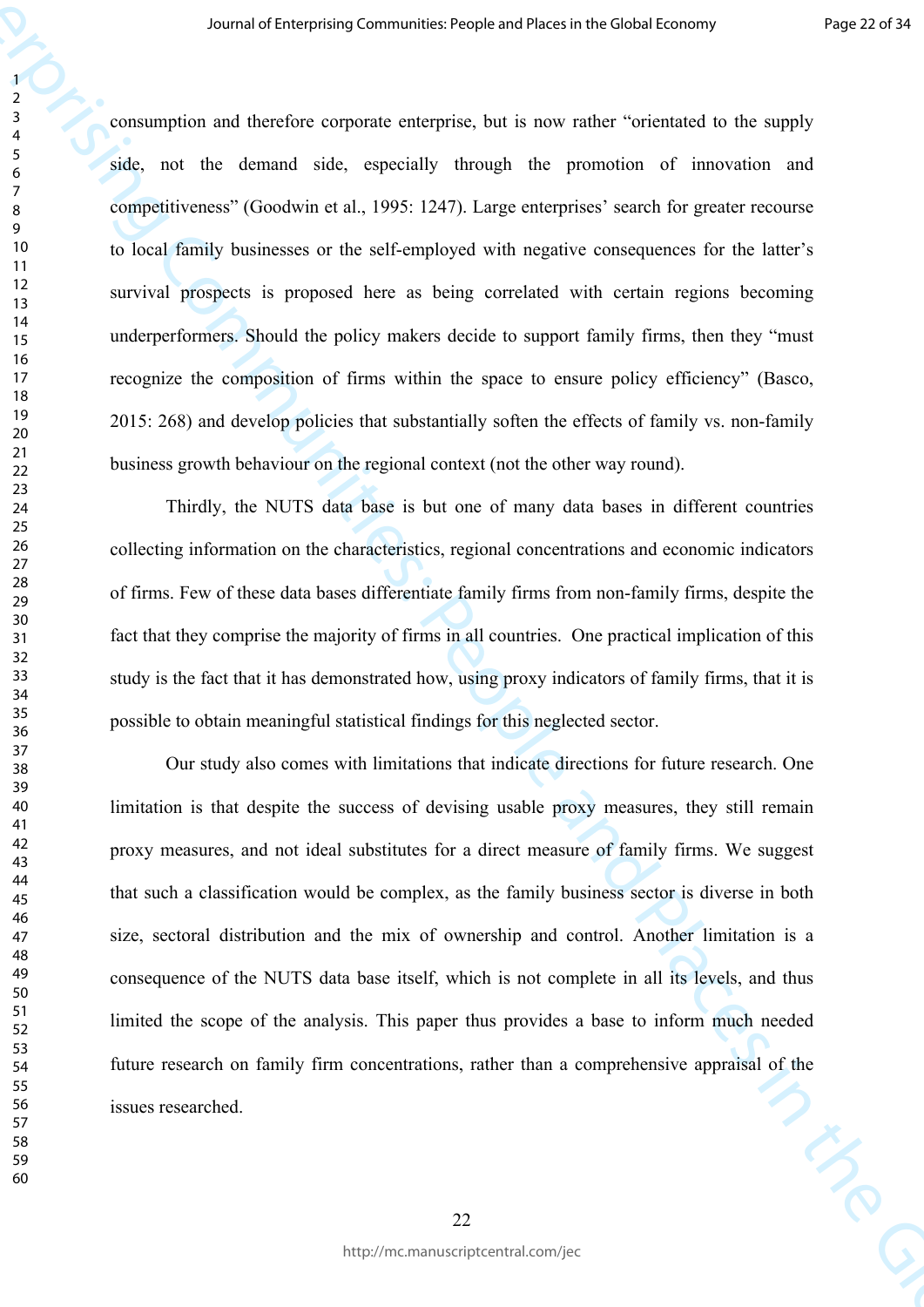**Joy 2177**<br>
Journal of Enterprising Communities: Properties the content that is possible also correspondent<br>
Journal of Enterprising Communities in content that by content their description of Eq. (19)<br>
To conclude, this To conclude, this is a new family business 'in context' than 'by context' point of view (Bika and Frazer, 2020) that looks at the origins of family firm heterogeneity (Bika et al., 2019; Jaskiewicz et al. 2020) and moves the debate beyond simply understanding how the situational context informs both the nature and the characteristics of family enterprise activity. This also means that we should take seriously territorial proximity (e.g. through firm type prevalence incentives) and leave behind the 'one-size-fits-all' logic of current policy interventions for family firms (e.g. through tax benefits or succession advice) included in the European Union 2020 Strategy (Basco and Bartkevičiūtė, 2016). To this extent, further work with family business data at various spatial levels is called for, where a variety of variables, aggregated measurements and analyses are descriptively used, whilst considering family business vs. regional development causalities.

### **References**

- Backman, M. and Palmberg, J. (2015). Contextualizing small family firms: How does the urban–rural context affect firm employment growth? *Journal of Family Business Strategy*, 6(4): 247-258.
- Basco, R. (2015) Family business and regional development A theoretical model of regional familiness. *Journal of Family Business Strategy*, 6(4): 259-271.
- Basco, R. and Bartkevičiūtė, I. (2016). Is there any room for family business into European Union 2020 Strategy? Family business and regional public policy. *Local Economy*, 31(6): 709-732.
- Baù, M., Chirico, F., Pittino, D., Backman, M. and Klaesson, J. (2019). Roots to grow: Family firms and local embeddedness in rural and urban contexts. *Entrepreneurship Theory and Practice*, 43(2): 360-385.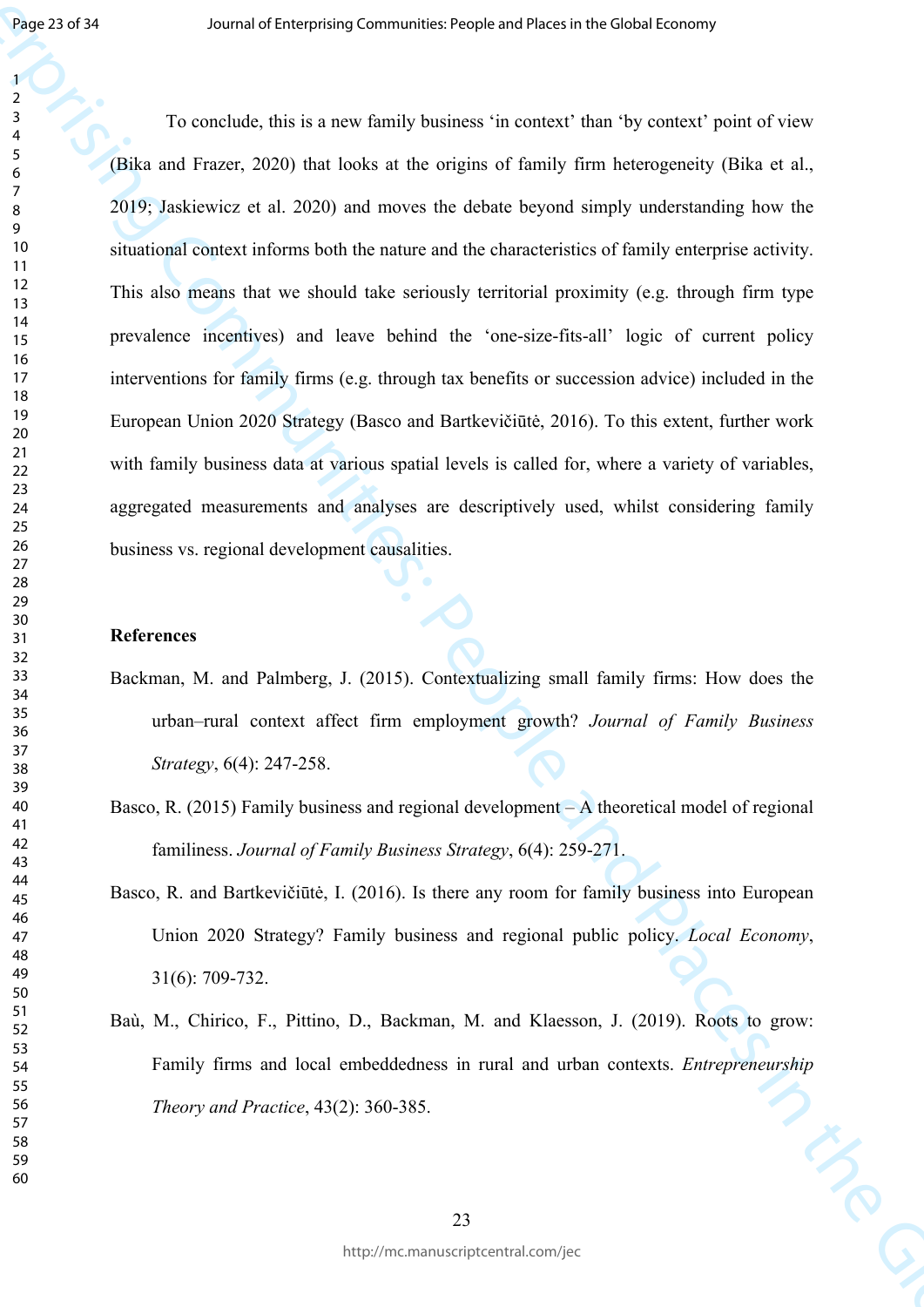- Bell, S. J., Tracey, P. and Heide, J. B. (2009) The organization of regional clusters, *Academy of Management Review*, 34: 623-642.
	- Bika, Z. and Frazer, M. L. (2020). The Affective Extension of 'Family' in the Context of Changing Elite Business Networks. *Human Relations*  https://doi.org/10.1177%2F0018726720924074
	- Bika, Z. and Kalantaridis, C. (2019). Organizational-Social-Capital, Time and International Family SMEs: An Empirical Study from the East of England. *European Management Review*, 16(3): 525-541.
	- Bika, Z., Rosa, P. and Karakas, F. (2019). Multilayered socialization processes in transgenerational family firms. *Family Business Review*, 32(3): 233-258.
- Bika, Z. (2007) The Territorial Impact of the Farmers' Early Retirement Scheme, *Sociologia Ruralis*, 47: 246-272.
- Birch, K., Mackinnon, D. and Cumbers, A. (2010) Old Industrial Regions in Europe: A Comparative Assessment of Economic Performance, *Regional Studies*, 44: 35-53.
- Bird, M. and Wennberg, K. (2014) Regional influences on the prevalence of family versus non-family start-ups. *Journal of Business Venturing*, 29: 421-436.
- Blashfield, R. K. (1976) Mixture model tests of cluster analysis: accuracy of four agglomerative hierarchical methods. *Psychological Bulletin*, 83: 377-388.
- Block, J. H. and Spiegel, F. (2013). Family firm density and regional innovation output: An exploratory analysis. *Journal of Family Business Strategy*, 4(4): 270-280.
- *Frame of Language [Co](https://doi.org/10.1177%2F0018726720924074)mmunes: Properties*<br>
Journal of Enterprising Communities: Peo[ple](javascript:__doLinkPostBack() and Places in the Global Economy *Actions*<br>  $\frac{1}{2}$  One of Scheme and Places in the Global Economy *Memasure of Communities*<br>
(SMG) E Brioschi, F., Brioschi, M.S. and Cainelli, G. (2002) From the industrial district to the district group: an insight into the evolution of local capitalism in Italy, *Regional Studies*, 36: 1037-1052.
	- Cainelli, G. Iacobucci, D. and Morganti, E. (2006) Spatial agglomeration and business groups: New evidence from Italian districts, *Regional Studies*, 40: 507-518.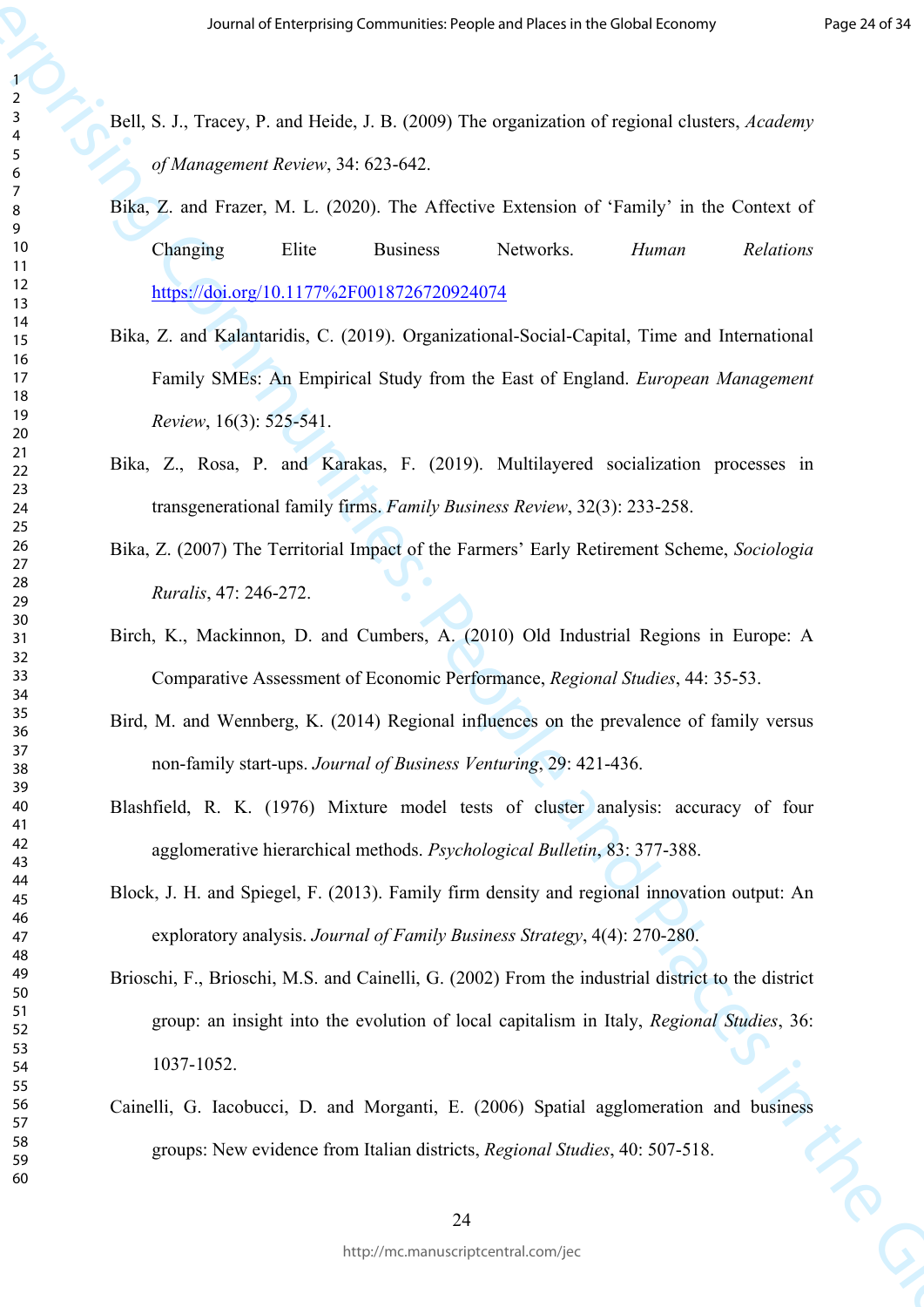- Camisón, C. and Villar-López, A. (2012) On how firms located in an industrial district profit from knowledge spillovers: Adoption of an organic structure and innovation capabilities. *British Journal of Management*, 23: 361-382.
- Carlyle, A. (2001) Developing organized information displays for voluminous works: a study of user clustering behavior", *Information Processing and Management*, 35: 677-699.
- Carney, M. and Gedajlovic, E. (2002) The co-evolution of institutional environments and organizational strategies: The rise of family business groups in the ASEAN region. *Organization Studies*, 23(1): 1-29.
- Carney, M. and Gedajlovic, E. (2003) Strategic innovation and the administrative heritage of East Asian family business groups. *Asia Pacific Journal of Management*, 20(1): 5-26.
- Chang, E. P. C., Chrisman, J. J. and Chua, J. H. and Kellermanns, F. W. (2008) Regional Economy as a Determinant of Family Firms in the United States: A Preliminary Report. *Entrepreneurship Theory and Practice*, 32: 559-573.
- Colli, A., Perez, P. F. and Rose, M. B. (2003). National determinants of family firm development? Family firms in Britain, Spain, and Italy in the nineteenth and twentieth centuries. *Enterprise and Society*, 4: 28-64.
- Colli, A. (2013). Family firms between risks and opportunities: a literature review. *Socio-Economic Review*, 11: 577-599.
- **Experimental of Enterprising Communities:** Properties in Piechels Lossony<br>
Journal of Cambridge spillences: Adaption of an organic antenna and Forecastic function<br>  $\frac{1}{2}$  Cambridge spillences: Adaption of an organic d Cook, G. A. S., Pandit, N. Beaverstock, J. V., Taylor, P. J. and Pain, K. (2007) The role of location in knowledge creation and diffusion: evidence of centripetal and centrifugal forces in the City of London financial services agglomeration. *Environment and Planning A*, 39: 1325-1345.
	- Crescenzi, R. (2009) Undermining the Principle of Concentration? European Union Regional Policy and the Socioeconomic Disadvantage of European Regions. *Regional Studies*, 43: 111-133.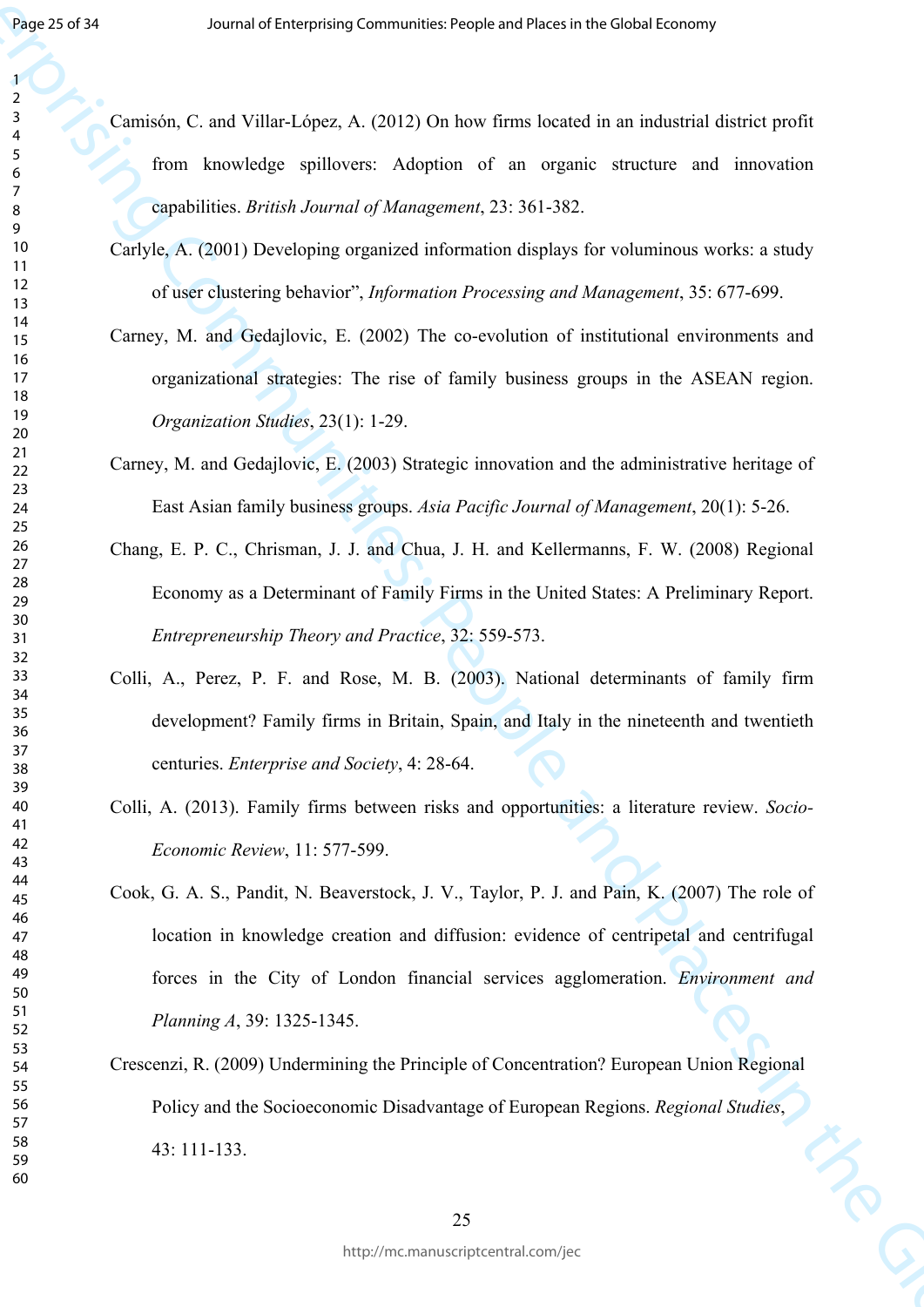- Cromie, S., Adams, J., Dunn, B., and Reid, R. (1999) Family firms in Scotland and Northern Ireland: an empirical investigation. *Journal of Small Business and Enterprise Development*, 6(3): 253-266.
- Cumbers, A. Mackinnon, D. and Chapman, K. (2003) Innovation, collaboration, and learning in regional clusters: a study of SMEs in the Aberdeen oil complex, *Environment and Planning A*, 35: 1689-1706.
- Dunford, M. (1993) Regional disparities in the European Community: evidence from the REGIO databank, *Regional Studies*, 27, 727-743.
- Journal of Laterprising Communicate Prophetics in the Global Lossen of Projection (1988)<br>
The Second of Enterprising P. Journal R. (1998) Pamily firms in Scalinal and Northern<br>
The Hard Communities: A Machinen D. and Proj European Commission Enterprise and Industry Directorate General (2009), *Overview Of Family Business Relevant Issues : Research, Networks, Policy Measures and Existing Studies.* Final Report of the Expert Group.
	- European Network for SME Research (ENSR) (2004) Observatory of European SMEs 2003. http://europa.eu.int/comm/enterprise/enterprise\_policy/analysis/doc/smes\_observatory 2003 report7 en.pdf Brussels: European Commission.
	- Fogel, K. (2006). Oligarchic family control, social economic outcomes, and the quality of government. *Journal of International Business Studies*, 37(5) : 603-622.

Gartner, W. B. (1988) Who is an Entrepreneur? Is the wrong question, *American Journal of Small Business*, 18: 11-32.

- Goodwin, M., Cloke, P. and Milbourne, P. (1995) Regulation theory and rural research: theorising contemporary rural change, *Environment and Planning A*, 27: 1245-1260.
- Greenwood, R., Díaz, A. M., Li, S. X. and Lorente, J. C. (2010) The multiplicity of institutional logics and the heterogeneity of organizational responses, *Organization Science*, 21: 521-539.
- Hair, J., Anderson, R. Tatham, R. Black, W. (1995) *Multivariative Data Analysis with Readings*, New Jersey: Simon and Schuster.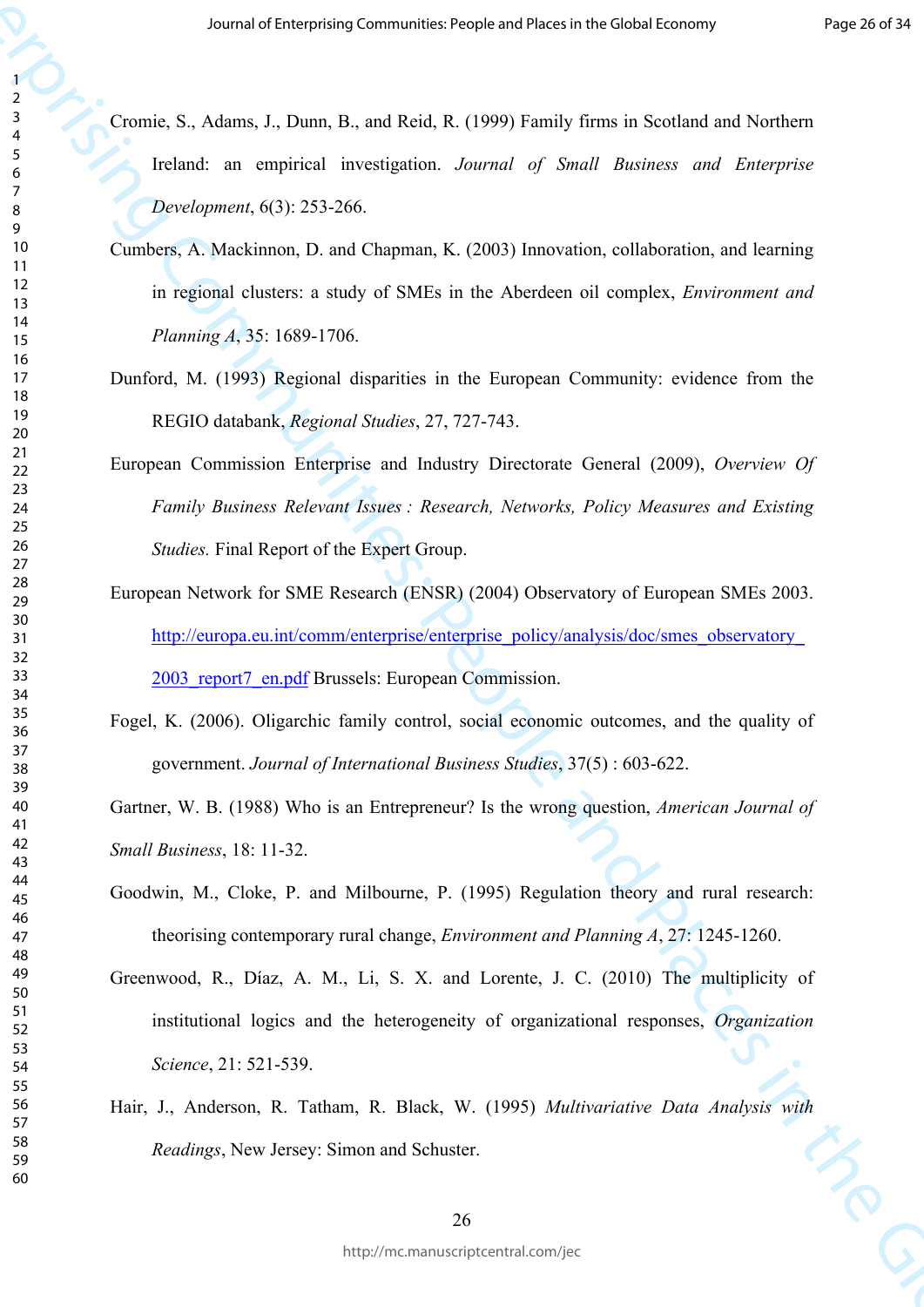- Harrigan, K. R. (1985) An application of clustering for strategic group analysis, *Strategic Management Journal*, 6: 55-73.
- Hodge, I. and Monk, S. (2004) The economic diversity of rural England: stylised fallacies and uncertain evidence, *Journal of Rural Studies*, 20, 263-272.
- International Family Enterprise Research Academy (IFERA) (2003) Family businesses dominate. *Family Business Review*, 16(4): 235-240.
- **From F. Eq. (1985)**<br>
Journal of Enterprises Communicatives for similarly for similarly spany analysis, Sympach<br>
Journal of Enterprises, Alarmah, 6: 56-75<br>
The Songannest Assemble 2001 The Songary of the Global Economy of Jackson, G., Helfen, M., Kaplan, R., Kirsch, A. and Lohmeyer, N. (2019). The Problem of De-Contextualization in Organization and Management Research. *Research in the Sociology of Organizations* 59: 21-42.
	- Jaskiewicz, P., Neubaum, D. O., De Massis, A. and Holt, D. T. (2020). The Adulthood of Family Business Research through Inbound and Outbound Theorizing. *Family Business Review*, 33(1): 10-17.
	- Johannisson, B. and Lindholm Dahlstrand, A. (2009) Bridging the functional and territorial rationales – proposing an integrating framework for regional dynamics. *European Planning Studies*, 17: 1117-1133.
	- Kalantaridis, C. and Bika, Z. (2006) Local embeddedness and rural entrepreneurship: casestudy evidence from Cumbria, England, *Environment and Planning A*, 38: 1561-1579.
	- Kalantaridis, C. and Bika, Z. (2011) Entrepreneurial Origin and the Configuration of Innovation in Rural Areas: The case of Cumbria, North West England. *Environment and Planning A*, 43: 866-884.
	- Karlsen, A. (2011) "Cluster" Creation by Reconfiguring Communities of Practice. *European Planning Studies*, 19: 753-773.
	- Karlsson, J. (2018). Does regional context matter for family firm employment growth?. *Journal of Family Business Strategy*, 9(4): 293-310.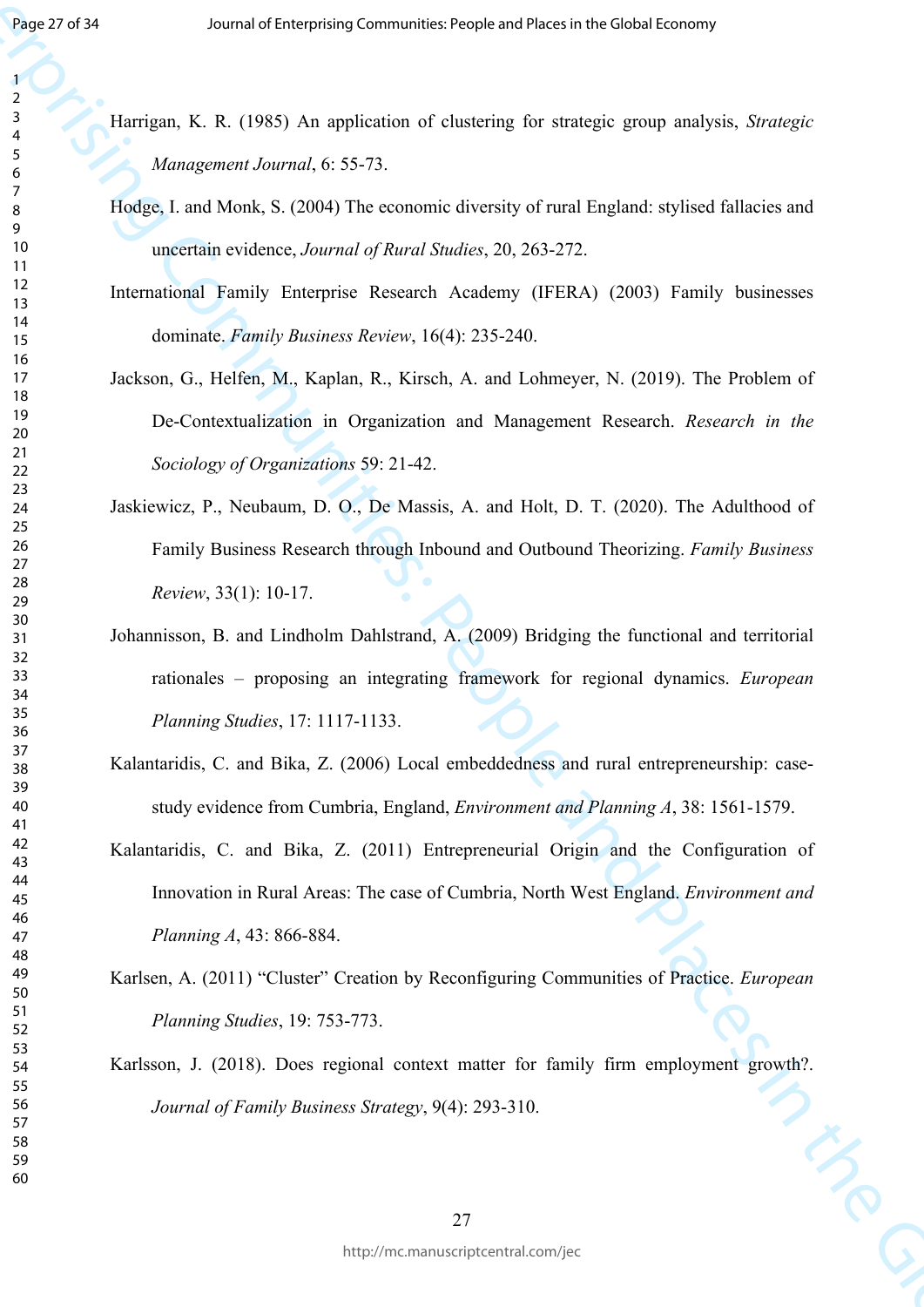- Kim, K., Haider, Z. A., Wu, Z. and Dou, J. (2019). Corporate Social Performance of Family Firms: A Place-Based Perspective in the Context of Layoffs. *Journal of Business Ethics*.
- La Porta, R., Lopez-de-Silanes, F., and Shleifer, A. (1999) Corporate ownership around the world, *Journal of Finance*, 65: 471-517.
- Lounsbury, M. (2007) A tale of two cities: competing logics and practice variation in the professionalizing of mutual funds, *Academy of Management Journal*, 50: 289-307.

Morck, R. and Yeung, B. (2004). Family control and the rent-seeking society.

*Entrepreneurship Theory and Practice*, 28: 391–410.

- Pothos, E. M. and Chater, N. (2001) Categorization by simplicity: a minimum description length approach to unsupervised clustering. *In*: U. Hahn and M. Ramscar (Eds.) *Similarity and Categorization*. Oxford: Oxford University Press.
- Journal of Laterprising Communities: Proportion Hoster of Portland Communities: People and Places in the Compatibility Companies of Figure 1974.<br>
The Referred A Place Resolution F, F, and Referred and Place and Place in t Rodríguez-Pose, A. (1998) Social conditions and economic performance: the bond between social structure and regional growth in Western Europe, *International Journal of Urban and Regional Research*, 22: 443-459.
	- Romanelli, E. and Khessina, O. M. (2005) Regional Industrial Identity: Cluster Configurations and Economic Development, *Organization Science*, 16: 344-358.
	- Ross, A. G., Crossan, K. and Juleff, L. (2012). How accurate are VAT registrations as a measure of entrepreneurship? A spatial analysis of Scotland and its regions. *Local Economy*, 27(3): 279-296.
	- Ross, A. G., Adams, J. and Crossan, K. (2015). Entrepreneurship and the spatial context: A panel data study into regional determinants of small growing firms in Scotland. *Local Economy*, 30(6): 672-688.
	- Sasaki, I., Ravasi, D. and Micelotta, E. (2019). Family Firms as Institutions: Cultural reproduction and status maintenance among multi-centenary shinise in Kyoto. *Organization Studies*, 40(6): 793-831.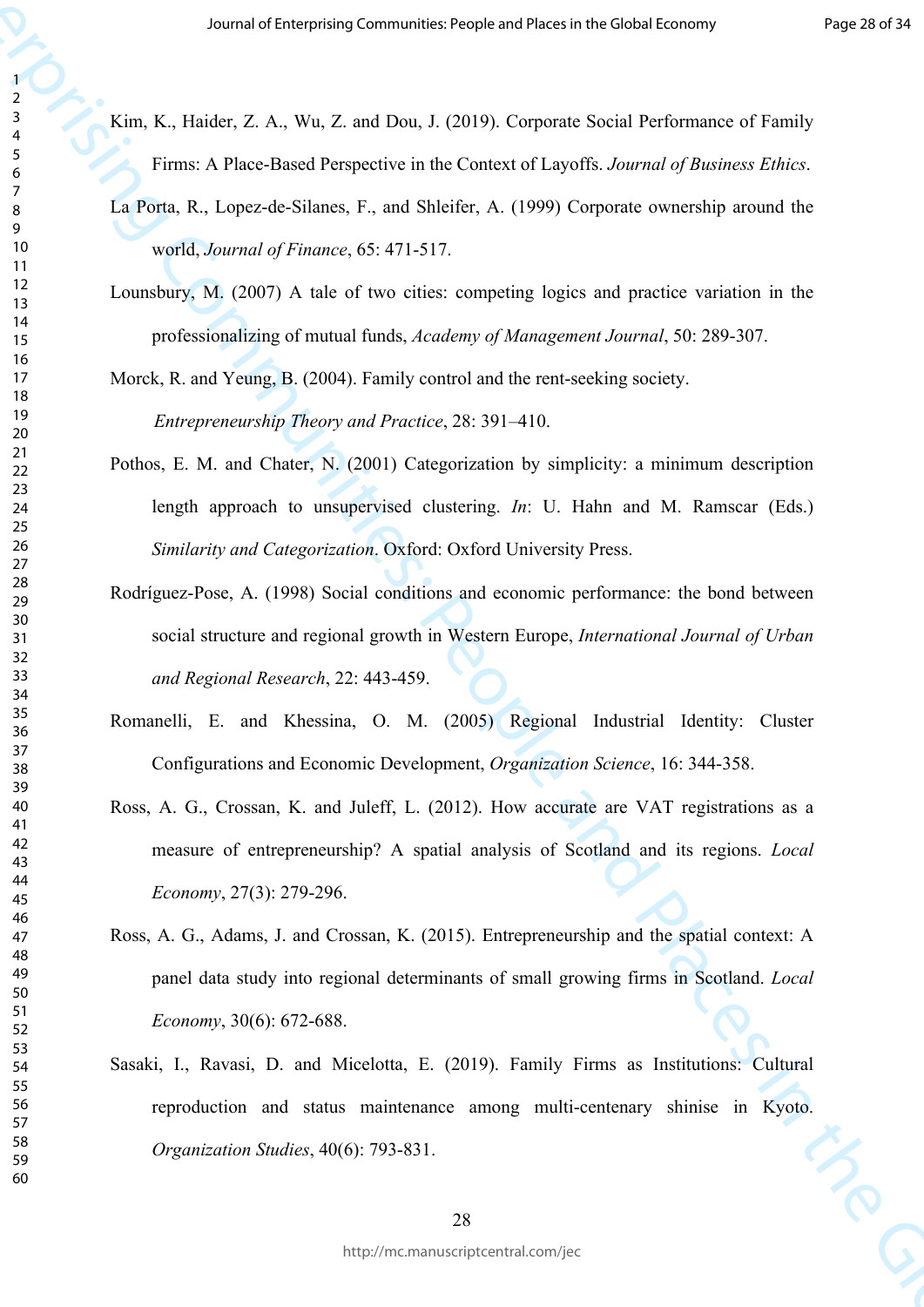- Sasaki, I., Kotlar, J., Ravasi, D. and Vaara, E. (2020). Dealing with revered past: Historical identity statements and strategic change in Japanese family firms. *Strategic Management Journal*, 41(3): 590-623.
- Sorenson, O. and Audia, P. G. (2000) The Social Structure of Entrepreneurial Activity: Geographic Concentration of Footwear production in the United States, 1940-1989. *American Journal of Sociology*, 106: 424-461.
- Sternbert, R. and Arndt, O. (2001) The firm or the region: What determines the innovation behavior of European firms? *Economic Geography*, 77: 364-382.
- Stough, R., Welter, F., Block, J., Wennberg, K. and Basco, R. (2015). Family business and regional science: "Bridging the gap". *Journal of Family Business Strategy*, 6(4): 208- 218.
- Vaessen, P. and Keeble, D. (1995) Growth-oriented SMEs in Unfavourable Regional Environments, *Regional Studies*, 29, 489-505.
- Journal of Linder, Enterprising Communities: Properties of People's increase that the Statistical Statistics of Enterprise and Places in the Statistics of Enterprise and Places in the Global Economy of Enterprise and Plac Westhead, P. and Howorth, P. (2007) Types of private family firms: an exploratory<br>conceptual and empirical analysis, Entrepreneurship and Regional Development, 19:<br>405-431. conceptual and empirical analysis, *Entrepreneurship and Regional Development*, 19: 405-431.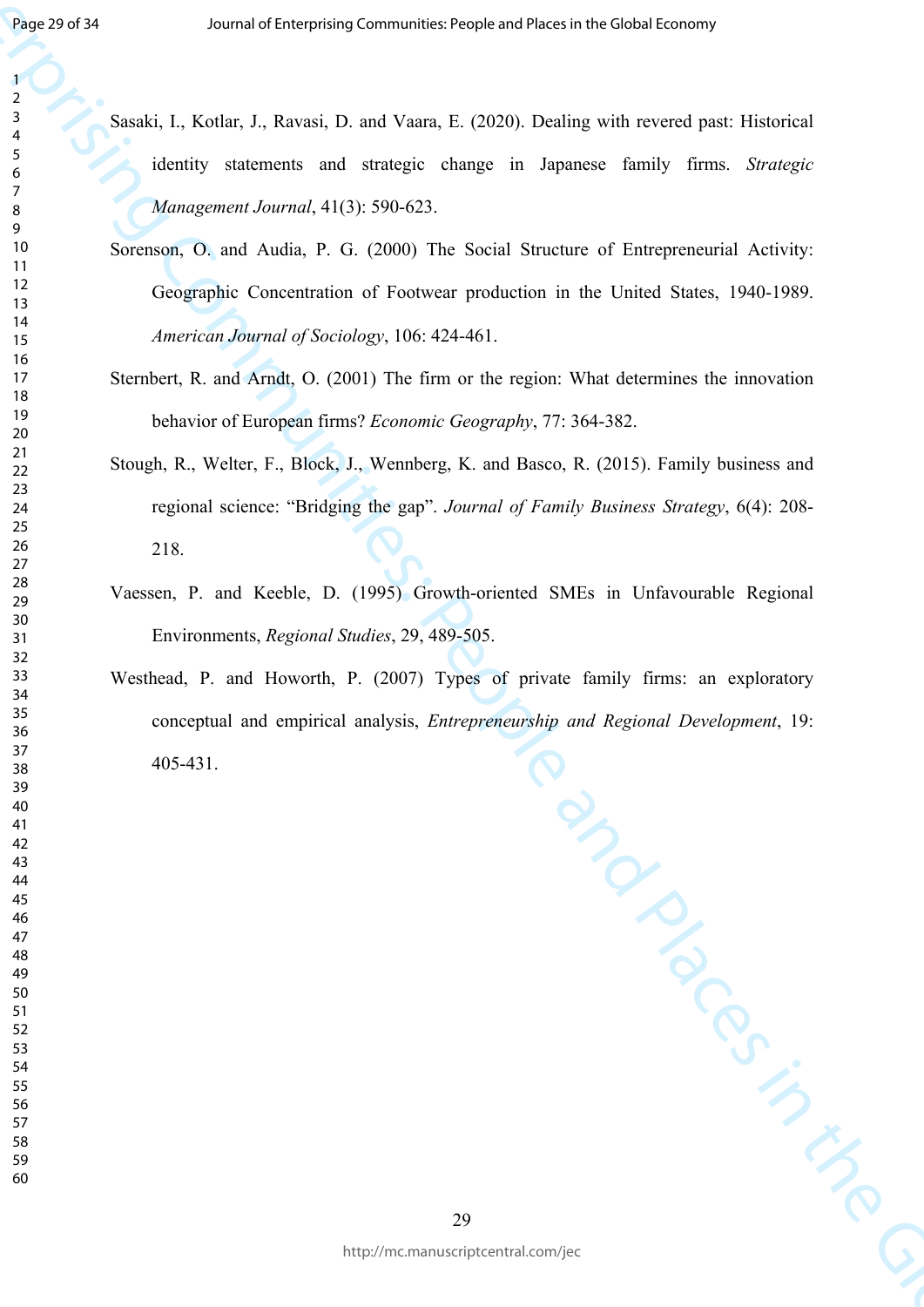# **Table 1: Variables used in NUTS 2 Regional Clustering**

|                                                                                                                               | <b>Clustering Variables</b><br>(EUROSTAT-REGIO)<br>Family workers in 2002                         |                      |                                    | Table 1: Variables used in NUTS 2 Regional Clustering<br><b>Variable Labels (ESPON</b><br><b>Database Version 2_3)</b> |                                |                               | Min.                   | Max.                                | Mean                  | Standard<br><b>Deviation</b>        |
|-------------------------------------------------------------------------------------------------------------------------------|---------------------------------------------------------------------------------------------------|----------------------|------------------------------------|------------------------------------------------------------------------------------------------------------------------|--------------------------------|-------------------------------|------------------------|-------------------------------------|-----------------------|-------------------------------------|
|                                                                                                                               | Gross Domestic Product in 2000 Purchasing<br>Power Standards (PPS) per head                       |                      |                                    | FAM_WORK_BOTH_02R<br>GDP00PH (GDP in MIO<br>PPS/inhabitants *1000000)                                                  |                                |                               | .00.<br>4,174.60       | 50.42<br>54,151.10                  | 3.76<br>19,227.92     | 7.01<br>7,694.77                    |
|                                                                                                                               | Self-employed persons in 2002<br>Persons with high education attainment 02                        |                      |                                    | SELF EMP BOTH 02R<br>HIGH EDU_TOTAL_02R                                                                                |                                | 275<br>275                    | 5.82<br>5.02           | 46.16<br>45.84                      | 15.44<br>20.63        | 8.19<br>8.05                        |
| Employed persons in agriculture in 02<br>Employed persons in fishing 02<br>Employed persons in mining/quarrying 02            |                                                                                                   |                      | NACE A BOTH 02R<br>NACE_B_BOTH_02R |                                                                                                                        | 275<br>275<br>275              | .00.<br>.00<br>.00.           | 52.17<br>2.77<br>11.00 | 7.22<br>.1760<br>.58                | 9.01<br>.40<br>1.22   |                                     |
|                                                                                                                               | Employed persons in manufacturing 02<br>Employed persons elect/gas/water supply                   |                      |                                    | NACE_C_BOTH_02R<br>275<br>NACE_D_BOTH_02R<br>NACE_E_BOTH_02R<br>275                                                    |                                |                               | 1.63<br>.00.           | 36.38<br>7.08                       | 18.80<br>1.02         | 7.04<br>.72                         |
|                                                                                                                               | in $02$<br>Employed persons in construction 02<br>Employed persons in trade/repairs 02            |                      |                                    | NACE_F_BOTH_02R<br>NACE G BOTH 02R                                                                                     |                                |                               | 3.03<br>6.14           | 17.88<br>21.86                      | 7.70<br>14.30         | 2.47<br>2.20                        |
|                                                                                                                               | Employed persons in hotels/restaurants<br>02<br>Employed persons in transport/storage 02          |                      |                                    | NACE_H_BOTH_02R                                                                                                        |                                |                               | .37<br>2.40            | 23.92<br>20.39                      | 4.23                  | 2.56<br>1.82                        |
|                                                                                                                               | Employed persons in finance.<br>intermediation 02                                                 |                      |                                    | NACE I_BOTH_02R<br>NACE J BOTH 02R                                                                                     |                                |                               | $.52\,$                | 10.67                               | 6.19<br>2.81          | 1.58                                |
|                                                                                                                               | Employed persons in real estate/renting<br>02<br>Employed persons in public administration        |                      |                                    | NACE K_BOTH_02R<br>NACE_L_BOTH_02R                                                                                     |                                |                               | .75                    | 22.71                               | 7.44                  | 3.57                                |
|                                                                                                                               | 02<br>Employed persons in education 02                                                            |                      |                                    | NACE M BOTH 02R                                                                                                        |                                | 275<br>275                    | 3.02<br>3.15           | 36.74<br>13.89                      | 7.45<br>6.94          | 2.96<br>1.60                        |
|                                                                                                                               | Employed persons in health/social work<br>02<br>Employed persons in community activities          |                      |                                    | NACE N BOTH 02R<br>NACE O_BOTH_02R                                                                                     |                                | 275<br>275                    | 2.55<br>1.21           | 22.33<br>9.72                       | 9.46<br>4.24          | 4.09<br>1.40                        |
|                                                                                                                               | 02<br>Employed persons in household services 02<br>Employed persons in extra-territorial bodies02 |                      |                                    | NACE P BOTH 02R<br>NACE Q BOTH 02R                                                                                     |                                |                               | .00<br>.00.            | 6.33<br>3.92                        | .71<br>.07            | .94<br>.30                          |
|                                                                                                                               | Population Density in 2000 (km2)<br>Percentage Population Change 1996-2000                        |                      |                                    | POPDENSITYkm2<br>PT00 and PT96                                                                                         |                                | 275<br>275                    | .00<br>$-25.32$        | 8.81<br>16.28                       | .34<br>.59            | .84                                 |
|                                                                                                                               | Unemployment Rate in 2000                                                                         |                      |                                    | UNRT00                                                                                                                 |                                | 275<br>275<br>$\breve{\circ}$ | 1.50                   | 31.00                               | 8.74                  | 2.57<br>5.69                        |
|                                                                                                                               |                                                                                                   |                      |                                    | Table 2: Cross tabulations of cluster membership (mean/std. deviation, N=275)                                          |                                |                               |                        |                                     |                       |                                     |
|                                                                                                                               | <b>Cluster Names and</b><br><b>Number of Regions</b>                                              | Family<br>workers    | Self-<br>employed                  | <b>GDP</b><br>PPS/head                                                                                                 | Pop.<br>density                | % Pop<br>change               | High<br>education      | <b>Employed</b><br>over 65<br>/Rate | Unemploye<br>d /Rate  | UAA % of<br>total area<br>1995-1996 |
|                                                                                                                               | <b>SME</b> Regions<br>(58)<br>City Regions                                                        | 2.35<br>1.75<br>.84  | 12.79<br>5.27<br>11.87             | 23,740.10<br>3405.05<br>24,000.06                                                                                      | .21<br>.16<br>.74              | 1.25<br>1.00<br>1.46          | 18.36<br>4.13<br>26.94 | 3.32<br>1.42<br>4.41                | 4.94<br>1.82<br>5.31  | 47.41<br>10.76<br>46.00             |
|                                                                                                                               | (60)<br>Capital Regions<br>(4)                                                                    | .81<br>.64<br>.29    | 2.78<br>12.38<br>3.40              | 5812.20<br>40,494.55<br>17,713.95                                                                                      | .92<br>4.85<br>3.60            | 2.51<br>3.94<br>1.98          | 5.40<br>29.77<br>11.28 | 2.51<br>3.60<br>2.61                | 2.58<br>12.37<br>9.45 | 23.81<br>26.10<br>32.53             |
|                                                                                                                               | Diversified Rural<br>Regions $(32)$                                                               | 2.83<br>2.10         | 14.88<br>6.18                      | 18,298.90<br>2,248.34                                                                                                  | .12<br>.09                     | .58<br>1.21                   | 18.47<br>6.21          | 2.07<br>2.07                        | 11.93<br>5.44         | 56.93<br>13.61                      |
|                                                                                                                               | Mixed Economy<br>Regions $(41)$<br>Coastal Regions                                                | 3.14<br>3.60<br>3.99 | 14.95<br>5.98<br>23.60             | 9,508.75<br>3,743.55<br>17,950.56                                                                                      | $\overline{.13}$<br>.19<br>.14 | $-0.79$<br>1.42<br>1.35       | 14.99<br>7.96<br>18.99 | 3.53<br>2.63<br>5.04                | 14.45<br>6.59<br>9.80 | 55.03<br>12.27<br>39.32             |
| $\mathbf{N}$<br>$\bf{0}$<br>$\overline{2}$<br>$\mathbf{3}$<br>$\boldsymbol{\Lambda}$<br>$\overline{5}$<br>6<br>$\overline{7}$ | (31)<br>Nordic Regions<br>(30)                                                                    | 4.47<br>.64<br>.30   | 7.91<br>9.56<br>2.78               | 4,318.33<br>20,166.88<br>5,000.33                                                                                      | .16<br>.07<br>.08              | 2.46<br>$-1.37$<br>4.94       | 8.72<br>28.32<br>5.00  | 7.12<br>5.86<br>4.47                | 5.84<br>9.27<br>5.29  | 14.17<br>33.31<br>23.85             |
| 8                                                                                                                             | Peripheral Regions<br>(19)<br>NUTS2 regions                                                       | 25.42<br>10.82       | 33.49<br>7.70                      | 9,046.02<br>4,233.18                                                                                                   | .07<br>.02                     | .07<br>1.26                   | 12.08<br>3.56          | 14.56<br>11.59                      | 10.17<br>3.36         | 52.54<br>13.79                      |

**Table 2: Cross tabulations of cluster membership (mean/std. deviation, N=275)**

| N            | <b>Cluster Names and</b> | Family   | Self-    | <b>GDP</b>      | Pop.     | % Pop    | High      | <b>Employed</b> | Unemploye | UAA % of   |
|--------------|--------------------------|----------|----------|-----------------|----------|----------|-----------|-----------------|-----------|------------|
| $\bf{0}$     | <b>Number of Regions</b> | workers  | employed | <b>PPS/head</b> | density  | change   | education | over 65         | d /Rate   | total area |
|              |                          |          |          |                 |          |          |           | /Rate           |           | 1995-1996  |
| $\mathbf{1}$ | <b>SME</b> Regions       | 2.35     | 12.79    | 23,740.10       | .21      | 1.25     | 18.36     | 3.32            | 4.94      | 47.41      |
|              | (58)                     | 1.75     | 5.27     | 3405.05         | .16      | 1.00     | 4.13      | 1.42            | 1.82      | 10.76      |
| $\mathbf{2}$ | City Regions             | .84      | 11.87    | 24,000.06       | .74      | 1.46     | 26.94     | 4.41            | 5.31      | 46.00      |
|              | (60)                     | .81      | 2.78     | 5812.20         | .92      | 2.51     | 5.40      | 2.51            | 2.58      | 23.81      |
| 3            | Capital Regions          | .64      | 12.38    | 40.494.55       | 4.85     | 3.94     | 29.77     | 3.60            | 12.37     | 26.10      |
|              | (4)                      | .29      | 3.40     | 17,713.95       | 3.60     | 1.98     | 11.28     | 2.61            | 9.45      | 32.53      |
| 4            | Diversified Rural        | 2.83     | 14.88    | 18,298.90       | .12      | .58      | 18.47     | 2.07            | 11.93     | 56.93      |
|              | Regions (32)             | 2.10     | 6.18     | 2,248.34        | .09      | 1.21     | 6.21      | 2.07            | 5.44      | 13.61      |
| 5            | Mixed Economy            | 3.14     | 14.95    | 9,508.75        | .13      | $-.79$   | 14.99     | 3.53            | 14.45     | 55.03      |
|              | Regions (41)             | 3.60     | 5.98     | 3,743.55        | .19      | 1.42     | 7.96      | 2.63            | 6.59      | 12.27      |
| 6            | <b>Coastal Regions</b>   | 3.99     | 23.60    | 17,950.56       | .14      | 1.35     | 18.99     | 5.04            | 9.80      | 39.32      |
|              | (31)                     | 4.47     | 7.91     | 4,318.33        | .16      | 2.46     | 8.72      | 7.12            | 5.84      | 14.17      |
| 7            | Nordic Regions           | .64      | 9.56     | 20,166.88       | .07      | $-1.37$  | 28.32     | 5.86            | 9.27      | 33.31      |
|              | (30)                     | .30      | 2.78     | 5,000.33        | .08      | 4.94     | 5.00      | 4.47            | 5.29      | 23.85      |
| 8            | Peripheral Regions       | 25.42    | 33.49    | 9,046.02        | .07      | .07      | 12.08     | 14.56           | 10.17     | 52.54      |
|              | (19)                     | 10.82    | 7.70     | 4,233.18        | .02      | 1.26     | 3.56      | 11.59           | 3.36      | 13.79      |
|              | NUTS2 regions            |          |          |                 |          |          |           |                 |           |            |
|              | Sig. Between groups      | $0.000*$ | $0.000*$ | $0.000*$        | $0.000*$ | $0.000*$ | $0.000*$  | $0.000*$        | $0.000*$  | $0.000*$   |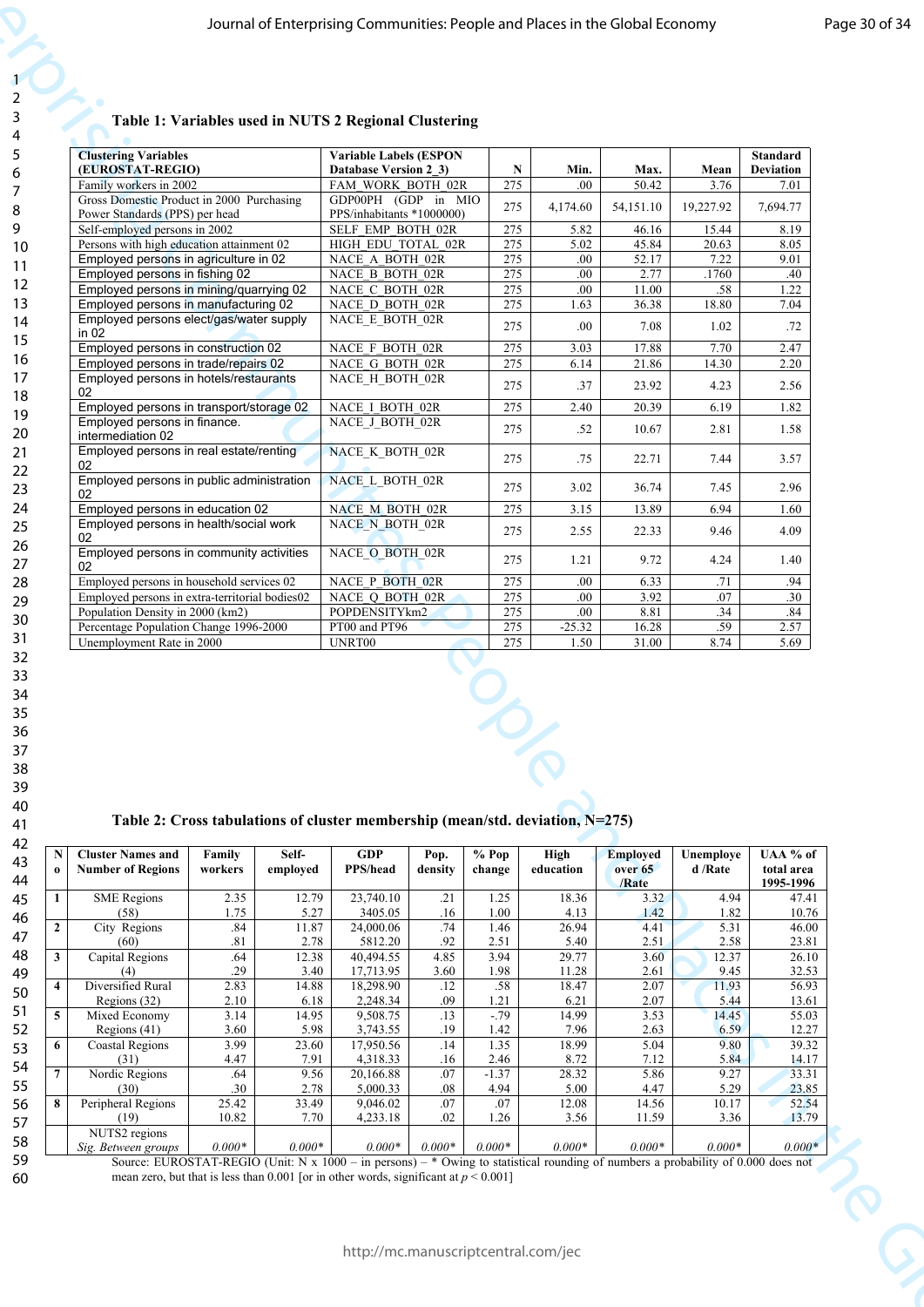| <b>Cluster Names</b><br>Hotels/<br>Mining &<br>Manufac<br>Elect./water/<br>Trade<br>Real<br>N<br>Construc<br>Transpo<br>Quarrying<br>turing<br>tion<br><b>Restaurants</b><br>Estate<br>$\mathbf 0$<br>gas supply<br>rt<br><b>SME</b> Regions<br>4.46<br>4.36<br>12.38<br>24.36<br>9.41<br>21.27<br>21.75<br>$\mathbf{1}$<br>7.31<br>5.18<br>2.71<br>14.05<br>6.57<br>4.08<br>11.59<br>4.14<br>11.25<br>5.54<br>9.14<br>14.35<br>12.25<br>7.51<br>15.73<br>$\overline{\mathbf{2}}$<br>2.18<br>10.58<br>City Regions<br>7.28<br>5.52<br>3.25<br>.95<br>7.15<br>4.54<br>2.63<br>3.54<br>21.52<br>5.25<br>18.39<br>3.20<br>28.49<br>16.14<br>3 <sup>1</sup><br>Capital Regions<br>10.08<br>18.47<br>$.00\,$<br>24.28<br>16.90<br>13.73<br>12.74<br>1.01<br>.00.<br>16.10<br>32.84<br>32.32<br>12.96<br>6.43<br>26.35<br>34.16<br>13.57<br>$\vert 4 \vert$<br>Diversified Rural<br>11.10<br>5.79<br>4.83<br>13.36<br>Regions<br>5.31<br>7.20<br>3.51<br>14.85<br>6.93<br>5 <sup>1</sup><br>5.36<br>9.72<br>2.73<br>31.99<br>21.56<br>40.23<br>25.40<br>28.25<br>Mixed Economy<br>1.35<br>4.64<br>7.81<br>12.65<br>7.91<br>9.88<br>11.92<br>15.29<br>Regions<br>32.37<br>9.93<br>35.41<br>33.65<br>6<br>17.06<br>5.12<br>24.50<br><b>Coastal Regions</b><br>32.14<br>5.38<br>3.78<br>15.60<br>12.93<br>7.20<br>9.93<br>16.86<br>12.54<br>8.43<br>24.17<br>19.67<br>20.78<br>$7\phantom{.0}$<br>Nordic Regions<br>11.27<br>5.28<br>19.18<br>20.30<br>4.27<br>12.43<br>33.82<br>8.53<br>4.99<br>11.72<br>3.15<br>7.14<br>1.52<br>32.95<br>$\vert 8 \vert$<br>5.76<br>11.91<br>26.81<br>27.86<br>38.35<br>Peripheral<br>29.81<br>7.37<br>10.00<br>1.37<br>21.43<br>19.05<br>Regions<br>7.36<br>11.39<br>18.38<br>$\overline{209}$<br>$\overline{\mathbf{N}}$<br>NUTS2 regions<br>232<br>182<br>226<br>246<br>201<br>241<br>201<br>$0.000*$<br>$0.000\,{*}$<br>$0.000*$<br>$0.000*$<br>$0.000*$<br>$0.000*$<br>$0.000*$<br>0.002<br>Sig. Between<br>groups<br>Source: EUROSTAT-REGIO (Average firm size - i.e. persons employed/no of local units per NACE C to K in 2002)<br>$-$ * Owing to statistical rounding of numbers a probability of .000 does not mean zero, but that is less than 0.001 [or in other words,<br>significant at $p < 0.001$ ]<br>800<br>Table 4: Apportioned business demography indicators by firm size class at NUTS 2 level, N=140<br>$\overline{\mathbf{N}}$<br><b>Cluster Names</b><br>Mean<br>No of NUTS<br><b>Countries (and No of NUTS 2)</b><br>Std.<br>Minimum<br>Maximum<br><b>Deviation</b><br>2 Regions<br>Regions)<br>$\mathbf{0}$<br><b>SME</b> Regions<br>2.68<br>.22<br>11.22<br>$\mathbf{1}$<br>IT $(8)$ , NL $(8)$ , UK $(1)$<br>2.92<br>17<br>$\overline{2}$<br>City Regions<br>CZ (1), ES (1), HU (1), NL (4),<br>$40\,$<br>1.53<br>$.18\,$<br>9.89<br>2.49<br>SE (1), UK (32)<br>.97<br>.09<br>$\mathbf{3}$<br>$\overline{2}$<br>1.24<br>1.85<br>Capital Regions<br>ES $(1)$ , UK $(1 -$ Inner London)<br>$\overline{4}$<br>IT (8), PT (1), UK (1 –<br>Diversified Rural<br>1.79<br>10<br>1.52<br>.29<br>4.56<br>Northern Ireland)<br>Regions<br>$\overline{\mathbf{5}}$<br>Mixed Economy<br>CZ (7), EE (1), HU (6), LT (1),<br>$LV(1)$ , RO $(1)$ , SI $(1)$ , UK $(1 -$<br>6.28<br>6.98<br>19<br>.20<br>28.41<br>Regions<br>North Eastern Scotland)<br>2.09<br>25<br>ES (16), IT (3), PT (6)<br>1.90<br>$\sqrt{17}$<br>7.30<br>6<br><b>Coastal Regions</b><br>$\overline{7}$<br>Nordic Regions<br>DK (1), FI (4), NO (7), SE (7),<br>.15<br>20<br>5.55<br>7.12<br>27.97<br>UK $(1 -$ Highlands and Islands)<br>1.58<br>.27<br>8<br>$7\overline{ }$<br>1.17<br>1.93<br>Peripheral Regions<br>RO(7)<br>3.10<br>140<br>4.43<br>.09<br>28.41<br>Total<br>N |                                 |
|-----------------------------------------------------------------------------------------------------------------------------------------------------------------------------------------------------------------------------------------------------------------------------------------------------------------------------------------------------------------------------------------------------------------------------------------------------------------------------------------------------------------------------------------------------------------------------------------------------------------------------------------------------------------------------------------------------------------------------------------------------------------------------------------------------------------------------------------------------------------------------------------------------------------------------------------------------------------------------------------------------------------------------------------------------------------------------------------------------------------------------------------------------------------------------------------------------------------------------------------------------------------------------------------------------------------------------------------------------------------------------------------------------------------------------------------------------------------------------------------------------------------------------------------------------------------------------------------------------------------------------------------------------------------------------------------------------------------------------------------------------------------------------------------------------------------------------------------------------------------------------------------------------------------------------------------------------------------------------------------------------------------------------------------------------------------------------------------------------------------------------------------------------------------------------------------------------------------------------------------------------------------------------------------------------------------------------------------------------------------------------------------------------------------------------------------------------------------------------------------------------------------------------------------------------------------------------------------------------------------------------------------------------------------------------------------------------------------------------------------------------------------------------------------------------------------------------------------------------------------------------------------------------------------------------------------------------------------------------------------------------------------------------------------------------------------------------------------------------------------------------------------------------------------------------------------------------------------------------------------------------------------------------------------------------------------------------------------------------------------------------------------------------------------------------------------------------------------------------------------------------------------------------------------------------------------------------------------------------------------------------------------------------------------------------------------------|---------------------------------|
|                                                                                                                                                                                                                                                                                                                                                                                                                                                                                                                                                                                                                                                                                                                                                                                                                                                                                                                                                                                                                                                                                                                                                                                                                                                                                                                                                                                                                                                                                                                                                                                                                                                                                                                                                                                                                                                                                                                                                                                                                                                                                                                                                                                                                                                                                                                                                                                                                                                                                                                                                                                                                                                                                                                                                                                                                                                                                                                                                                                                                                                                                                                                                                                                                                                                                                                                                                                                                                                                                                                                                                                                                                                                                               |                                 |
|                                                                                                                                                                                                                                                                                                                                                                                                                                                                                                                                                                                                                                                                                                                                                                                                                                                                                                                                                                                                                                                                                                                                                                                                                                                                                                                                                                                                                                                                                                                                                                                                                                                                                                                                                                                                                                                                                                                                                                                                                                                                                                                                                                                                                                                                                                                                                                                                                                                                                                                                                                                                                                                                                                                                                                                                                                                                                                                                                                                                                                                                                                                                                                                                                                                                                                                                                                                                                                                                                                                                                                                                                                                                                               |                                 |
|                                                                                                                                                                                                                                                                                                                                                                                                                                                                                                                                                                                                                                                                                                                                                                                                                                                                                                                                                                                                                                                                                                                                                                                                                                                                                                                                                                                                                                                                                                                                                                                                                                                                                                                                                                                                                                                                                                                                                                                                                                                                                                                                                                                                                                                                                                                                                                                                                                                                                                                                                                                                                                                                                                                                                                                                                                                                                                                                                                                                                                                                                                                                                                                                                                                                                                                                                                                                                                                                                                                                                                                                                                                                                               | $0.000*$<br>Sig. Between groups |

#### **Table 4: Apportioned business demography indicators by firm size class at NUTS 2 level, N=140**

| N | <b>Cluster Names</b>         | Mean             | <b>No of NUTS</b> | <b>Countries (and No of NUTS 2)</b>                                                             | Std.             | <b>Minimum</b>  | <b>Maximum</b> |
|---|------------------------------|------------------|-------------------|-------------------------------------------------------------------------------------------------|------------------|-----------------|----------------|
| 0 |                              |                  | 2 Regions         | <b>Regions</b> )                                                                                | <b>Deviation</b> |                 |                |
|   |                              |                  |                   |                                                                                                 |                  |                 |                |
|   | <b>SME</b> Regions           | 2.68             | 17                | IT $(8)$ , NL $(8)$ , UK $(1)$                                                                  | 2.92             | .22             | 11.22          |
| 2 | City Regions                 | 1.53             | 40                | $CZ(1)$ , ES $(1)$ , HU $(1)$ , NL $(4)$ ,<br>SE (1), UK (32)                                   | 2.49             | .18             | 9.89           |
| 3 | Capital Regions              | .97              | $\overline{2}$    | ES $(1)$ , UK $(1 -$ Inner London)                                                              | 1.24             | .09             | 1.85           |
| 4 | Diversified Rural<br>Regions | 1.79             | 10                | IT (8), PT (1), UK (1 –<br>Northern Ireland)                                                    | 1.52             | .29             | 4.56           |
| 5 | Mixed Economy<br>Regions     | 6.98             | 19                | $CZ(7)$ , EE (1), HU (6), LT (1),<br>LV (1), RO (1), SI (1), UK (1 –<br>North Eastern Scotland) | 6.28             | .20             | 28.41          |
| 6 | <b>Coastal Regions</b>       | 2.09             | 25                | ES $(16)$ , IT $(3)$ , PT $(6)$                                                                 | 1.90             | .17             | 7.30           |
|   | Nordic Regions               | 5.55             | 20                | DK (1), FI (4), NO (7), SE (7),<br>$UK (1 - Highlands and Islands)$                             | 7.12             | $\overline{15}$ | 27.97          |
| 8 | Peripheral Regions           | 1.58             | 7                 | RO(7)                                                                                           | 27               | 1.17            | 1.93           |
| N | Total<br>Sig. Between groups | 3.10<br>$0.000*$ | 140               |                                                                                                 | 4.43             | .09             | 28.41          |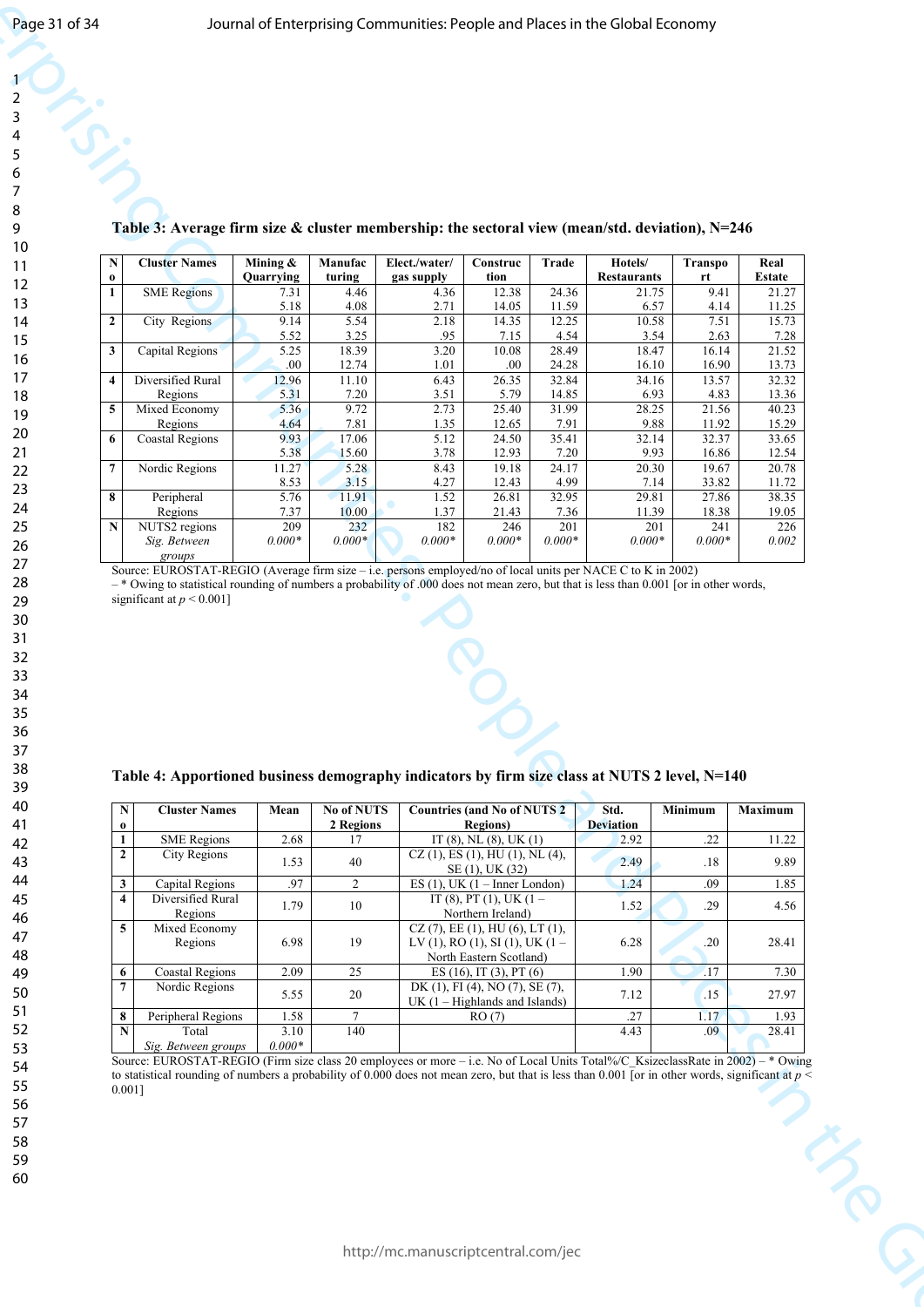# **Table 5: Cluster Profiles for the EU-27 (including Switzerland and Norway)**

|                         |                                                                                                                     |                                                                                       | Journal of Enterprising Communities: People and Places in the Global Economy                                                                                                                                                 |                                                                                                                                                                  |
|-------------------------|---------------------------------------------------------------------------------------------------------------------|---------------------------------------------------------------------------------------|------------------------------------------------------------------------------------------------------------------------------------------------------------------------------------------------------------------------------|------------------------------------------------------------------------------------------------------------------------------------------------------------------|
|                         |                                                                                                                     |                                                                                       |                                                                                                                                                                                                                              |                                                                                                                                                                  |
|                         |                                                                                                                     |                                                                                       | Table 5: Cluster Profiles for the EU-27 (including Switzerland and Norway)                                                                                                                                                   |                                                                                                                                                                  |
| $\mathbf N$             | <b>Cluster Names</b>                                                                                                | <b>NUTS 2</b>                                                                         | 'HIGHER THAN AVERAGE'                                                                                                                                                                                                        | 'LOWER THAN AVERAGE'                                                                                                                                             |
| $\bf{0}$<br>-1          | and No of Regions<br><b>SME</b> Regions<br>(Total: 58) $[AT 8;$<br>CH 3; DE 26; FR<br>2; IE 1; IT 9; NL 8;<br>UK 1] | <b>Examples</b><br>Emilia Romagna,<br>Tuscany,<br>Hannover,<br>Salzburg or<br>Bologna | Objective 2 regions; Utilisable<br>agricultural area; GDP/h; family<br>workers; agriculture; employment in<br>manufacturing                                                                                                  | Average firm size; unemployment                                                                                                                                  |
| $\overline{2}$          | City Regions<br>$(Total: 60)$ [AT 1;<br>BE 6; CH 4; CZ 1;<br>D3 5; ES 1; FI 1; FR<br>1; HU 1 IE 1 NL 4;             | Vienna, Zurich or<br>Prague                                                           | Objective 2 regions; population<br>density, high education, GDP/h;<br>employment in financial<br>intermediation/public<br>administration/community activities                                                                | Self-employment; family workers;<br>unemployment; agriculture; average<br>firm size; average firm size; firm<br>size class 20+                                   |
| $\vert 3 \vert$         | SE 1; SK 1; UK 32]<br>Capital Regions<br>(Total: 4) [BE 1; ES<br>1; LU 1; UK 1]                                     | Inner London or<br><b>Brussels</b>                                                    | Objective 2 regions; population<br>density; population change; GDP/h;<br>unemployment; high education;<br>employment in financial<br>intermediation/public                                                                   | Utilisable agricultural area;<br>agriculture; mining; manufacturing;<br>family workers; average firm size                                                        |
| $\overline{\mathbf{4}}$ | Diversified Rural<br>Regions<br>(Total: $32$ ) [BE 4;<br>FR 18; IT 8; PT 1;<br><b>UK1]</b>                          | Bretagne,<br>Basilicata,<br>Alentejo or<br>Northern Ireland                           | administration/community activities<br>Utilisable agricultural area; high<br>education; unemployment; family<br>workers; self-employment;<br>employment in public<br>administration/household services;<br>average firm size | Firm size class 20+                                                                                                                                              |
| $\overline{5}$          | Mixed Economy<br>Regions<br>(Total: 41) [BG 6;<br>CZ 7; EE 1; GR 1;<br>HU 6; LT 1; LV 1;<br>PL 12; RO 1; SI 1;      | West Macedonia<br>or North Eastern<br>Scotland                                        | Objective 1 and border regions;<br>Utilisable agricultural area;<br>unemployment; family workers; self-<br>employment; average firm size; firm<br>size class 20+; agriculture;<br>employment in mining,                      | High education, GDP/h; negative<br>population change; household<br>services                                                                                      |
| 6                       | SK 3; UK 1]<br><b>Coastal Regions</b><br>(Total: 31) [ CY 1;<br>ES 16; FR 1 GR 4<br>IT 3; PT $6$ ]                  | Aegean Islands,<br>Andalucía, Cyprus<br>or Acores                                     | manufacturing, electricity/water/gas<br>supply and transport<br>Self-employment; family workers;<br>employment in the fishing industry,<br>hotels/restaurants, household services,<br>trade and construction; over 65 year   | Utilisable agricultural area; high<br>education                                                                                                                  |
| $\overline{7}$          | Nordic Regions<br>(Total: 30) [DE 9;<br>DK 1; FI 5 NO 7;<br>SE 7; UK 1]                                             | UK Highlands and<br>Islands or Dresden                                                | old employment; average firm size<br>High education; over 65 year old<br>employment; firm size class 20+;<br>employment in community<br>activities/health                                                                    | Utilisable agricultural area;<br>population density; average firm<br>size; self-employment; family<br>workers; household services;<br>negative population change |
|                         | (Total: 19) [GR 8;<br>PL 4; RO 7]                                                                                   | Thessaly,<br>Podlaskie or<br>Nord-Est                                                 | Utilisable agricultural area; self-<br>employment; family workers; over 65<br>year old employment; agriculture;<br>employment in electricity/water/gas<br>supply                                                             | GDP/h; employment in financial<br>intermediation/public<br>administration/community<br>activities, transport and trade; firm<br>size class $20+$                 |
| 8                       | Peripheral Regions                                                                                                  | Epirus, Crete,                                                                        | Objective 1 and border regions;                                                                                                                                                                                              | Population density; high education;                                                                                                                              |
|                         |                                                                                                                     |                                                                                       | http://mc.manuscriptcentral.com/jec                                                                                                                                                                                          |                                                                                                                                                                  |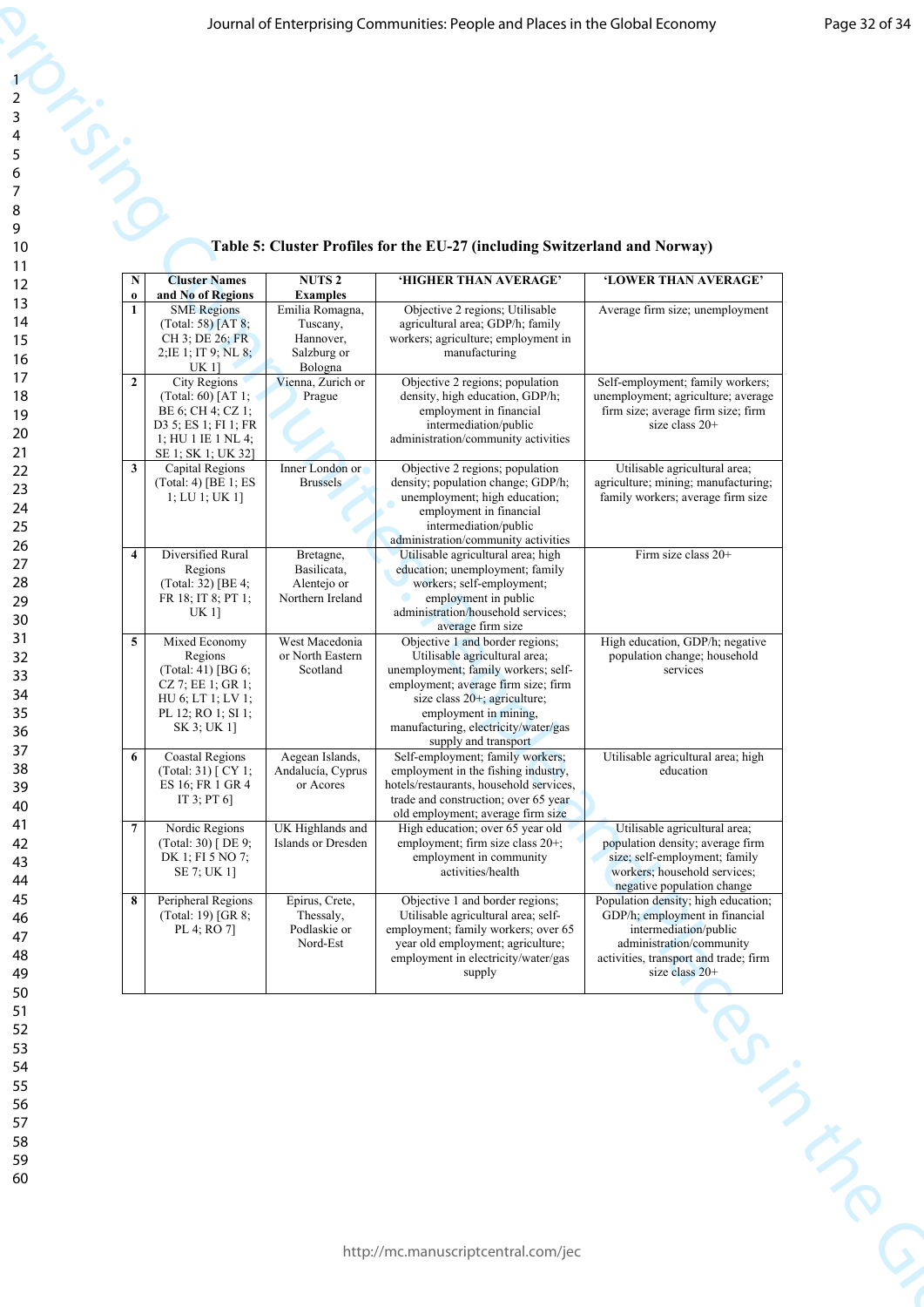